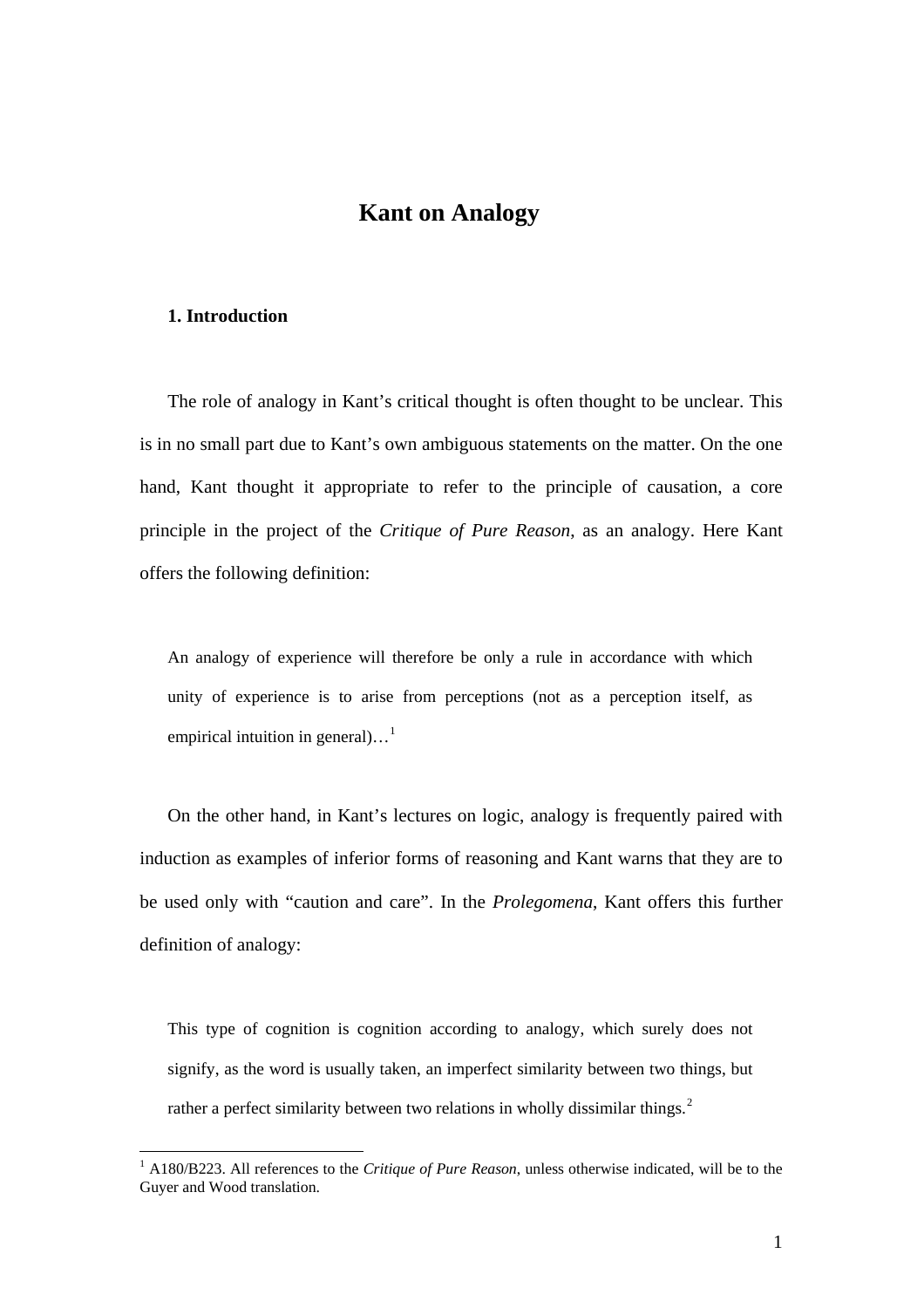It is perhaps here in the *Prolegomena* that the hostility that Kant displays concerning the notion of analogy is most evident. In one notable reference, Kant suggests that "[o]nly in empirical natural science can conjectures (by means of induction and analogy) be tolerated.<sup>[3](#page-1-0)</sup> Kant appears vehement in his theoretical opposition to "the plaything of probability and conjecture, which suits metaphysics just as poorly as it does geometry."[4](#page-1-1)

Nevertheless, despite his own restriction on such practices, Kant freely uses the notion of analogy in the *Critique of Pure Reason* in order to explicate key metaphysical themes. The interpretative task then is to discern Kant's reasoning for applying what appears to be such a disparaging label to synthetic a priori principles.<sup>[5](#page-1-2)</sup> The purpose of this paper is to determine the meaning of analogy for Kant and to illuminate the role that it was intended to play in the Transcendental Analytic.<sup>[6](#page-1-3)</sup>

 Fortunately, Kant does frequently make explicit attempts to explain his use of this terminology. Unfortunately, there is a variety of competing sources available,

<span id="page-1-0"></span> $^2$  *Prolegomena to any Future Metaphysics* (trans. Gary Hatfield), 146-7 in Kant 2002.  $^3$  Ibid. 157.

 $<sup>4</sup>$  Ibid. 123.</sup>

<span id="page-1-2"></span><span id="page-1-1"></span><sup>&</sup>lt;sup>5</sup> Bennett suggests that, in regard to the justification of terminology, "Kant's defence of 'Analogies' is absurd", and concludes that as far as the Principles of the Understanding are concerned, "these daunting labels are best regarded as arbitrary, undescriptive, proper names." (Bennett 1966, 165)

<span id="page-1-3"></span><sup>&</sup>lt;sup>6</sup> Analogy plays an important role in many other areas of Kant's critical philosophy, e.g. in the Transcendental Dialectic of the first *Critique* as well as the *Critique of the Power of Judgment*. However, it is my contention that the issue that motivated the inclusion of analogy in Kant's critical project concerns the role of transcendental principles in the Analytic. Paul Guyer provides one of the few extended discussions of the different influences governing Kant's usage of the term 'analogy' (Guyer 1998). Guyer examines the *Duisburg Nachlass* and suggests three different sources of influence for Kant's choice of terminology (67-70). The first source concerns Kant's notion that the objects experienced must follow the same rules that govern the cognitive functions of the self (67-8) and so the former are 'analogies' of the latter (or sometimes, as Guyer points out, *vice versa*). The second source suggested concerns the 'restricted' nature of the application of analogies in that, for the Kant of this period, the "rules must be conditional rather than absolute" (69). The third source suggested is that the analogies are so titled because they function as "*analoga* of axioms", in that they fail to furnish the same "determinate rules for the construction of objects" that the Axioms and Anticipations provide (69). As we shall see, while these influences must have had some role in Kant's choice (the last of these especially), there are other stronger contenders which must also be taken into account in order to elucidate the specific function that the analogies were intended to provide in the first *Critique*.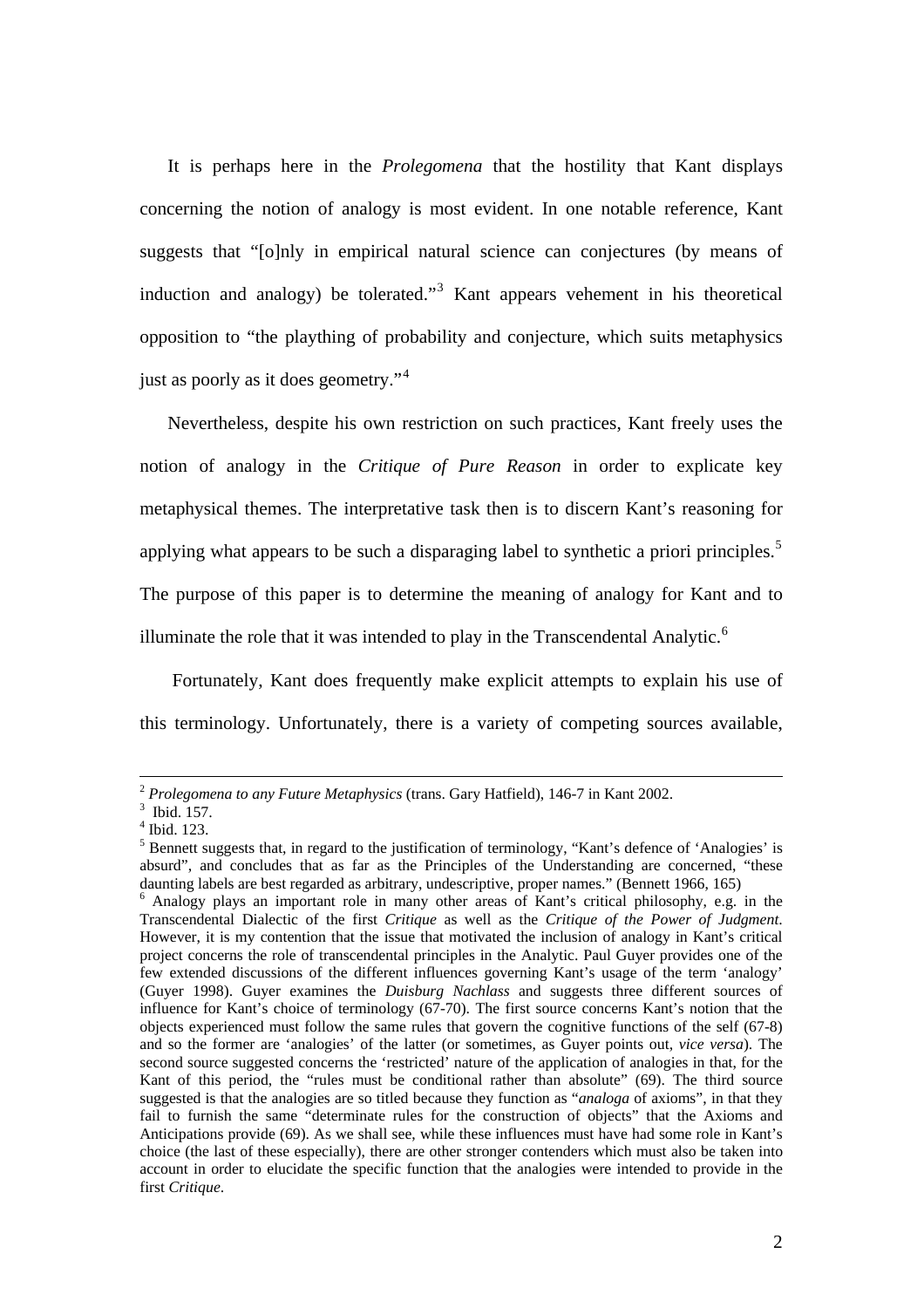many of are found outside of the first *Critique* and which offer seemingly contradictory accounts of the matter. I shall argue however, that a coherent and somewhat unified notion of analogy arises that is employed in the first *Critique*. Briefly, an analogy is a principle that warrants the combination of appearances in a specific manner that distinguishes it from other principles of the understanding. For Kant, analogical inference is a means of expressing how, given an abstract transcendental principle, that principle can then be appropriately applied to a realm of particular, empirically conditioned appearances. Empirically conditioned appearances are combined *analogously* to the manner in which appearances *per se* are necessarily combined when considered abstractly. The form of the combination is one that parallels the use of analogy Kant recognized in logical and mathematical contexts, and this was the primary reason for his choice of terminology.

In the second section of this paper, an analysis is made of Kant's discussion of the meaning of analogy beyond the confines of the first *Critique* itself, primarily in regard to the role of analogy as a part of logic. There can be identified here key features which Kant retained in his employment of analogy in his critical philosophy. In the third sections I examine several different concepts that Kant employed in order to elucidate and complement the notion of analogy. I argue that none of these concepts is intended as offering definitions of the role of analogy and in fact are misleading if interpreted too literally. In the fourth section, I outline the specific definition Kant intended for his notion of analogy and examine the motivation for Kant's distinction between 'mathematical' and 'philosophical' analogies. Finally, I propose a case study of Kant's employment of this form of analogy, taking the account of causation offered in the Second Analogy as my example. It is claimed that the notion of analogy outlined in the previous sections can offer a profitable means of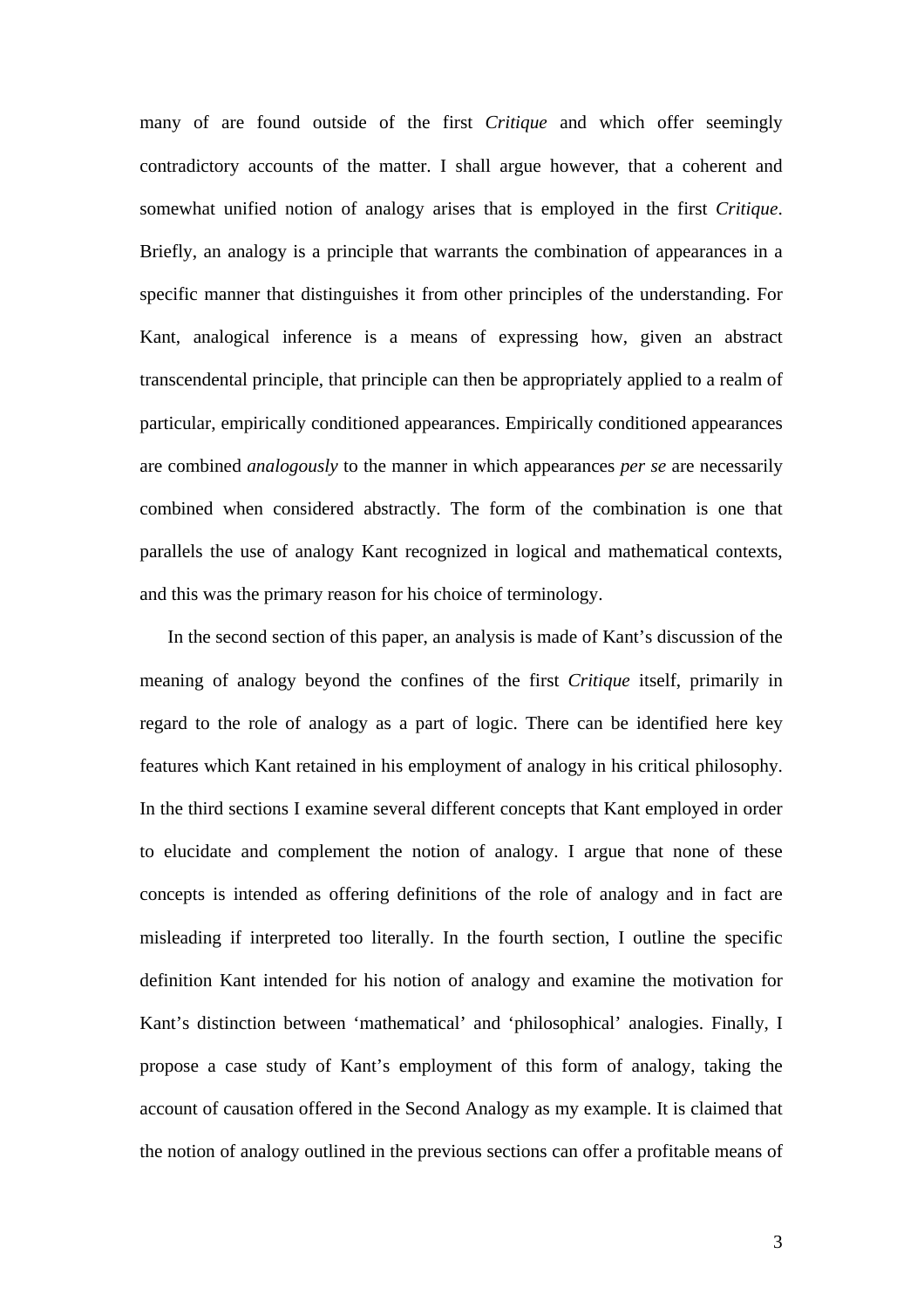interpreting Kant's intentions in this section, specifically in relation to the problem of the so-called 'weak reading' of Kant's account of causation.

#### **2. The Logic of Analogy**

In retaining a place within his philosophical system for the employment of analogy, Kant is merely following a tradition that viewed analogy as a valid (though limited) means of inquiry and discovery. Induction and analogy had been traditionally paired within Aristotelian logic and Bacon is the first to recover the notion within the 'new' science.<sup>[7](#page-3-0)</sup> In Book II of the *Novum Organum* he states:

Substitution by analogy is certainly useful but less sure, and therefore must be used with some discretion. It occurs when a non-sensible thing is brought before the senses, not by sensible activity on the part of the insensible substance itself, but by observation of a related sensible body*.*"[8](#page-3-1)

The idea of the improvement of knowledge through this kind of consideration of the relation between observed items is found again in Newton's *Principia*, where, in the 'Rules of Reasoning in Philosophy', we find Rule III, which states that

<span id="page-3-0"></span> $<sup>7</sup>$  For an analysis of the Greek account of analogy, see Lloyd 1966 (esp. 403-420). For reasons of</sup> space, I will not attempt to discuss the relation between the ancient Greek conception of analogy and that conception which is employed in the early modern period. Vuillemin seems to suggest that Kant was aware of a notion of analogy through the work of Bacon and Newton, though he does not explore this topic further (Vuillemin 1989, 241).

<span id="page-3-1"></span><sup>8</sup> Bacon 2000, 180.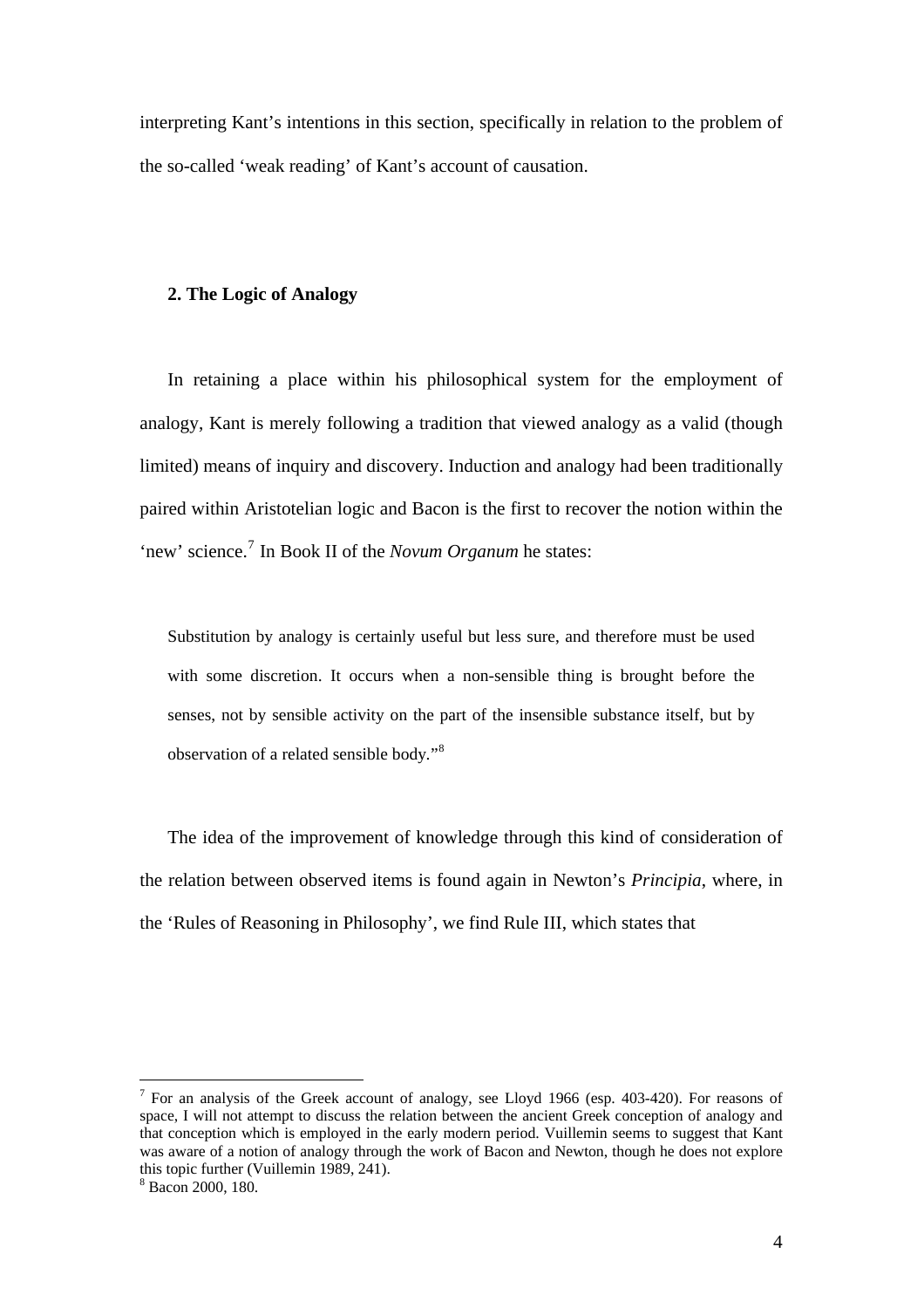The qualities of bodies, which admit neither intension nor remission of degrees, and which are found to belong to all bodies within the reach of our experiments, are to be esteemed the universal qualities of all bodies whatsoever.<sup>[9](#page-4-0)</sup>

In Locke's *Essay* too (Book 4, Ch. 16, Section 12), we find the same expression:

Concerning the manner of operation in most parts of the works of nature, wherein, though we see the sensible effects, yet their causes are unknown, and we perceive not the ways and manner how they are produced. *Analogy* in these matters is the only help we have, and it is from that alone that we draw all our grounds of probability.<sup>[10](#page-4-1)</sup>

The role of analogy conceived of here, roughly, is to provide a means of developing a relation to 'missing' sensible items from a consideration of the relations between given sensible items.

It is well known that much of Kant's logic was inherited from the Aristotelian corpus without modification, and so it is unsurprising therefore that Kant includes an account of the logical role of analogy in his lectures on logic.<sup>[11](#page-4-2)</sup> Here Kant presents analogy alongside induction as two similar forms of reasoning "*from the particular to the universal*."[12](#page-4-3) Since analogy, like induction, proceeds from the particular items of information received in experience, it cannot aspire to infer a priori judgments, though its judgments are nevertheless general:

<sup>&</sup>lt;sup>9</sup> Newton 1999, 795.

<span id="page-4-1"></span><span id="page-4-0"></span><sup>&</sup>lt;sup>10</sup> Locke 1976, 412-3.

<span id="page-4-2"></span><sup>11</sup> All references regarding Kant's logic lectures will be to the Cambridge Edition of the *Lectures on Logic* (trans. and ed. J. Michael Young). 12 *Lectures on Logic*, 625.

<span id="page-4-3"></span>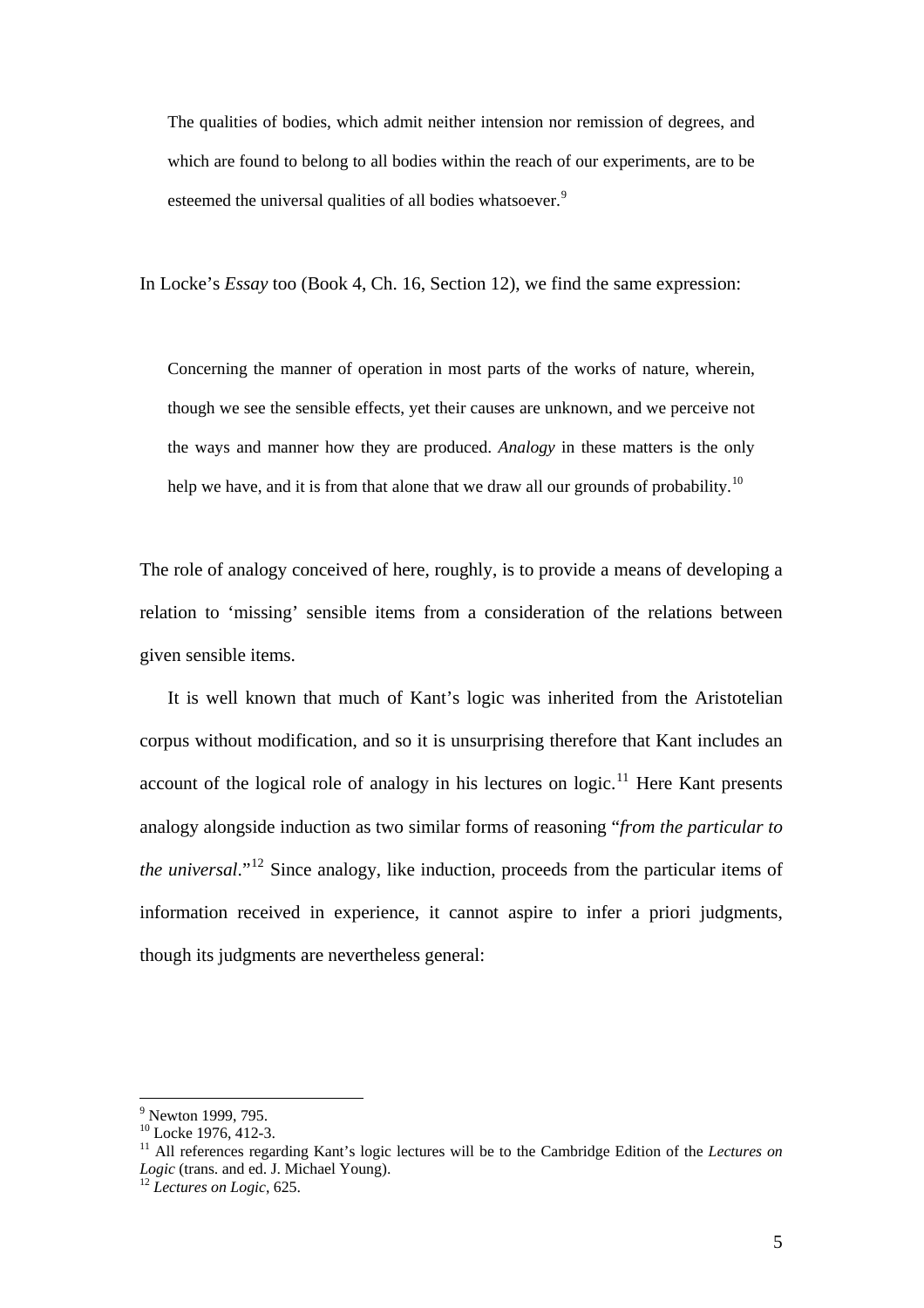The power of judgment, by proceeding from the particular to the universal in order to draw from experience (empirically) universal – hence not *a priori* – judgments, infers *either* from *many* to *all* things of a kind, *or* from *many* determinations and properties, in which things of one kind agree, *to the remaining ones, insofar as they belong to the same principle*. The former mode of inference is called inference *through induction*, the other inference *according to analogy*. [13](#page-5-0)

Both induction and analogy are forms of what Kant calls "reflective" (rather than "determinative") judgment. Reflective judgment is all judgment that proceeds from the particular to the general, and Kant warns that we can only draw by it a judgment that has "*subjective* validity, for the universal to which it proceeds from the particular is *empirical* universality only."[14](#page-5-1) Although this negative characterisation seems clear enough, Kant's positive characterisation offered above seems obscure. Kant gives an extended note in an attempt to clarify these characterisations:

*Induction* infers, then, from the particular to the universal (*a particulari ad universale*) according to the principle of *universalization*: *What belongs to many things of a genus belongs to the remaining ones too*. *Analogy* infers from *particular* to *total* similarity of two things, according to the principle of *specification*: Things of one genus, which we know to agree in much, also agree in what remains, with which we are familiar in some things of this genus but which we do not perceive in others. Induction extends the empirically given from the particular to the universal in regard to *many objects*, while analogy extends the *given properties* of one thing to several [other properties] *of the very same thing*[.] – One in many, hence in all: *Induction*;

<span id="page-5-0"></span><sup>&</sup>lt;sup>13</sup> Ibid., 626.

<span id="page-5-1"></span><sup>&</sup>lt;sup>14</sup> Ibid., 625. Kant warns that judgments may be universal in form yet lack "strict" universality, i.e. those judgments need not be accompanied by a priori necessity (e.g. B3-4).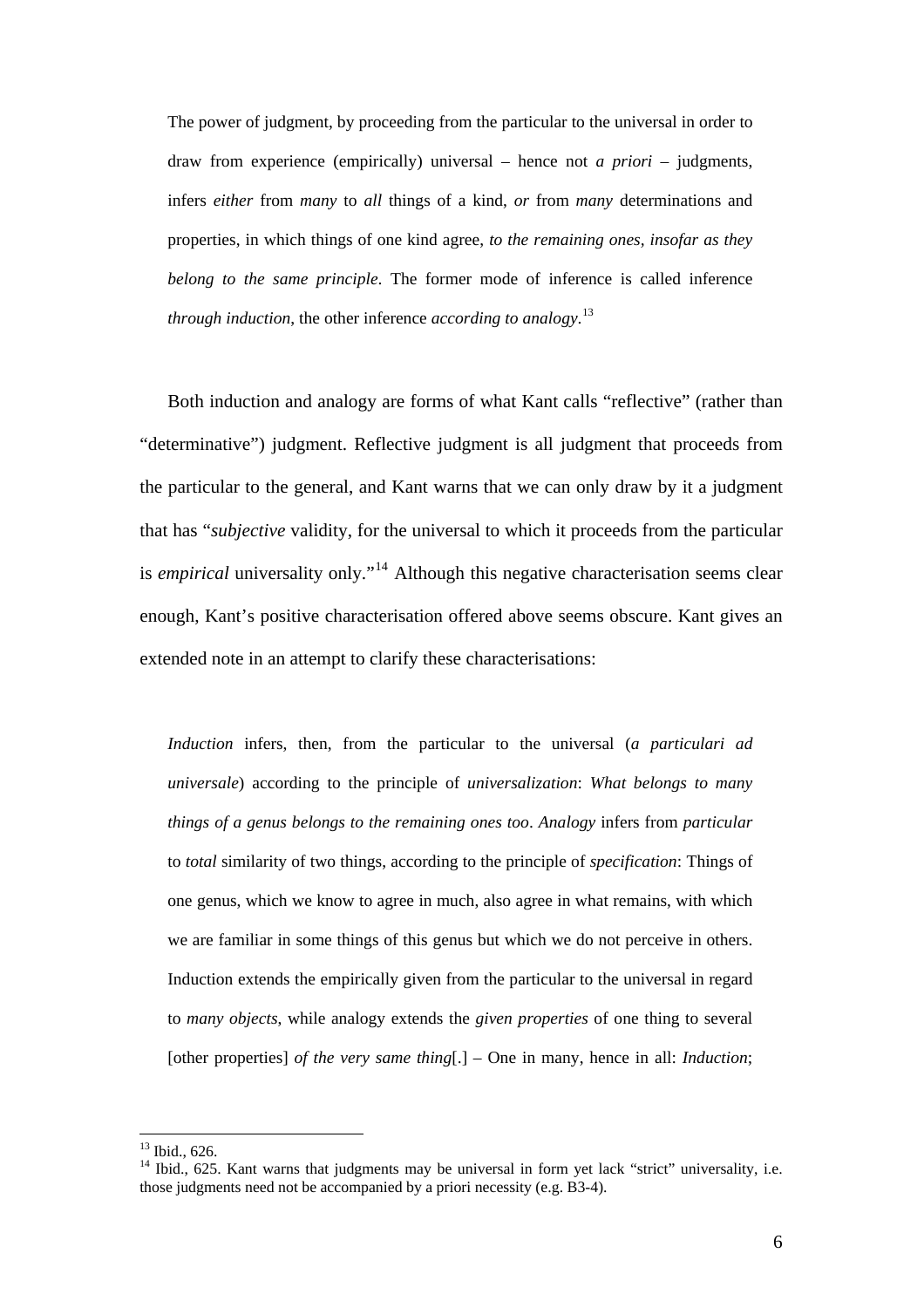*many in one* (which are also in others), hence also what remains in the same thing: *Analogy*. [15](#page-6-0)

Both induction and analogy then are forms of reflective judgment that allow us to draw only general and thus fallible judgments. In an inductive judgment the inference is drawn to apply to all objects of a certain type based on experience of a limited number of objects of that type – thus, from the judgment that the swans so far perceived have been white, one may conclude by induction that all swans are white. In an analogical judgment the inference is drawn to apply to all properties of a particular object based on experience of a limited number of the properties of that object – thus, from the judgment that the properties of the moon that have so far been perceived are the same as properties of the earth, one may conclude by analogy that all the properties of the moon are the same as those of the earth.

Kant insists that the role of such means of drawing general judgments from experience is that they "are useful and indispensable for the sake of the extending of our cognition by experience"; that is, they allow us to form pragmatically useful generalizations about empirical nature which allow us to increase our knowledge of the empirical world without any loss of methodological unity. Nevertheless, since these forms of conclusion are subject to errors such as the ones offered above, Kant insists that "we must make use of them with caution and care."<sup>[16](#page-6-1)</sup>

Reference to analogy can also be found in Kant's lectures on metaphysics. The reference is made in regard to Kant's discussion of the immortality of the soul and dates from the mid-1770s. Kant has offered already three 'proofs' of the soul's immortality before turning to the next form of proof:

 $15$  Ibid., 626-7, note 1.

<span id="page-6-1"></span><span id="page-6-0"></span><sup>&</sup>lt;sup>16</sup> Ibid., 627, note 3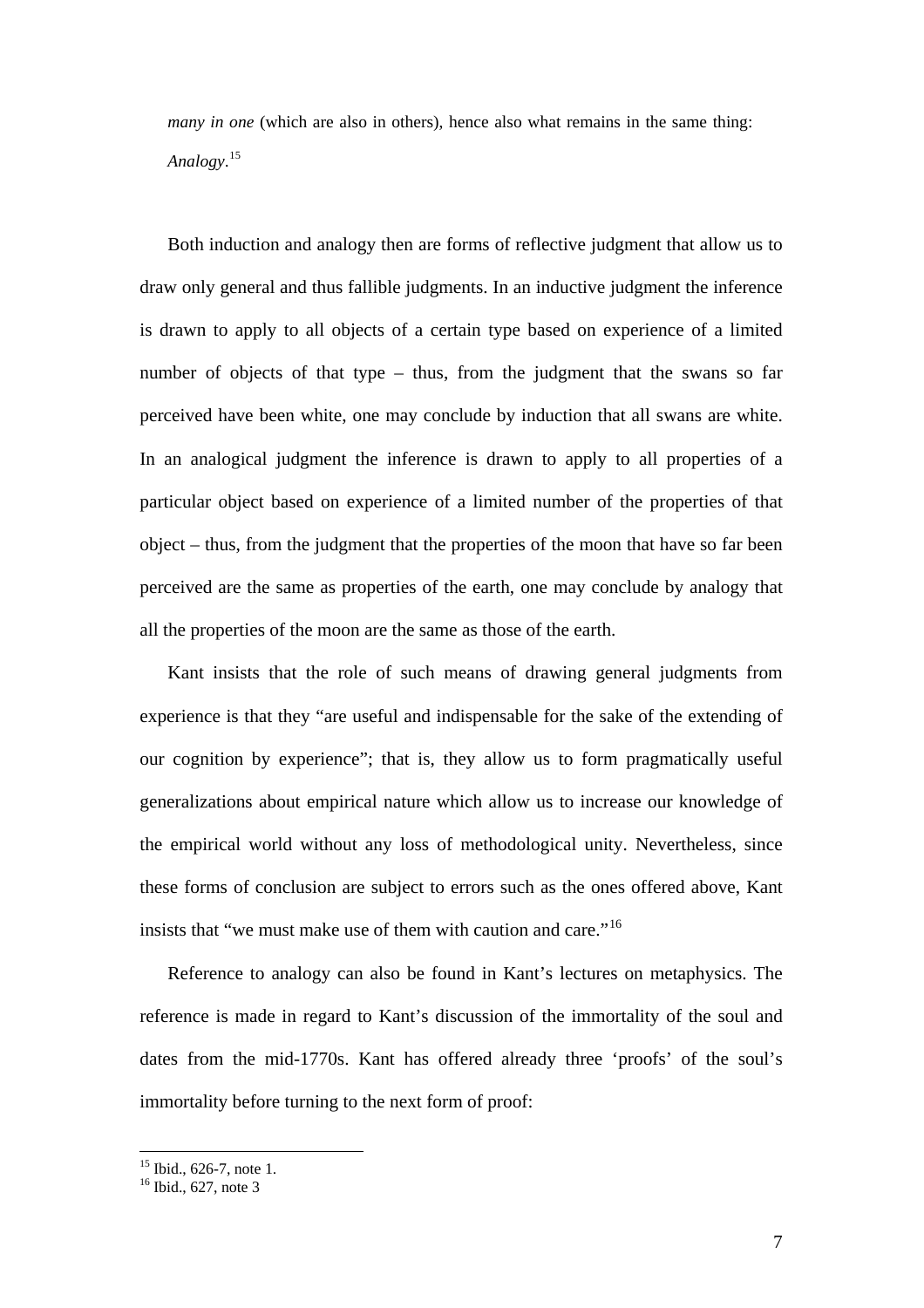The fourth proof is empirical-psychological, but from cosmological grounds, and this is the analogical proof. Here the immortality of the soul is inferred from analogy with the entirety of nature. – Analogy is a proportion of concepts, where from the relation between two members that I know I bring out the relation of a third member, that I know, to a fourth member that I do *not* know.[17](#page-7-0)

Here we find conclusions drawn by analogy presented with a different slant. For Kant, analogy is now "a proportion of concepts".<sup>[18](#page-7-1)</sup> It is crucial to see how these two characterisations of analogy, that is, as a form of reflective inference and as a "proportion of concepts", are related. The first characterisation describes analogy as a means of drawing conclusions regarding properties of an object we do not know from the basis of the properties of that object that we do know. So, for example, we make inferences regarding the unknown properties of the moon based on the properties of the moon that were known, e.g. from the basis that we know that the moon is a planet, spheroid, in orbit of the sun, and has noticeable geographic features, just as the earth does, we conclude by analogy that it shares other properties of the earth, such as valleys, mountains and rivers, rational inhabitants, etc.<sup>[19](#page-7-2)</sup>

<sup>&</sup>lt;sup>17</sup> Lectures on Metaphysics (trans. and eds. by Karl Ameriks and Steve Naragon), 99.

<span id="page-7-1"></span><span id="page-7-0"></span><sup>&</sup>lt;sup>18</sup> Analogy considered as proportionality is a traditional Greek characterisation (see Lloyd 1966, 175), and Kant's knowledge of Aristotle, or indeed of many medieval philosophers (especially perhaps Aquinas), may well have made him familiar with this interpretation. In fact, as we shall see, Kant's own ultimate characterisation of analogy will bear a striking resemblance to the ancient Greek account. However, it is noticeable that the account of analogy as proportionality does not appear in any of the *Lectures on Logic*, where one might expect it. I will argue that Kant had rather different reasons for reviving this notion of proportionality in his account of analogy.

<span id="page-7-2"></span><sup>&</sup>lt;sup>19</sup> Kant himself uses this example, according to the *Blomberg* Logic, in a section where he articulates the importance of the sufficiency of the ground in rational inference, saying that "an insufficient ground is one where only something can be cognized [rather than understood]. E.g. when we say that the moon has inhabitants because mountains and valleys are present on it, this is an insufficient ground. From this one sees only that it is possible and probable that there are inhabitants of the moon." (*Lectures on Logic*, 29-30)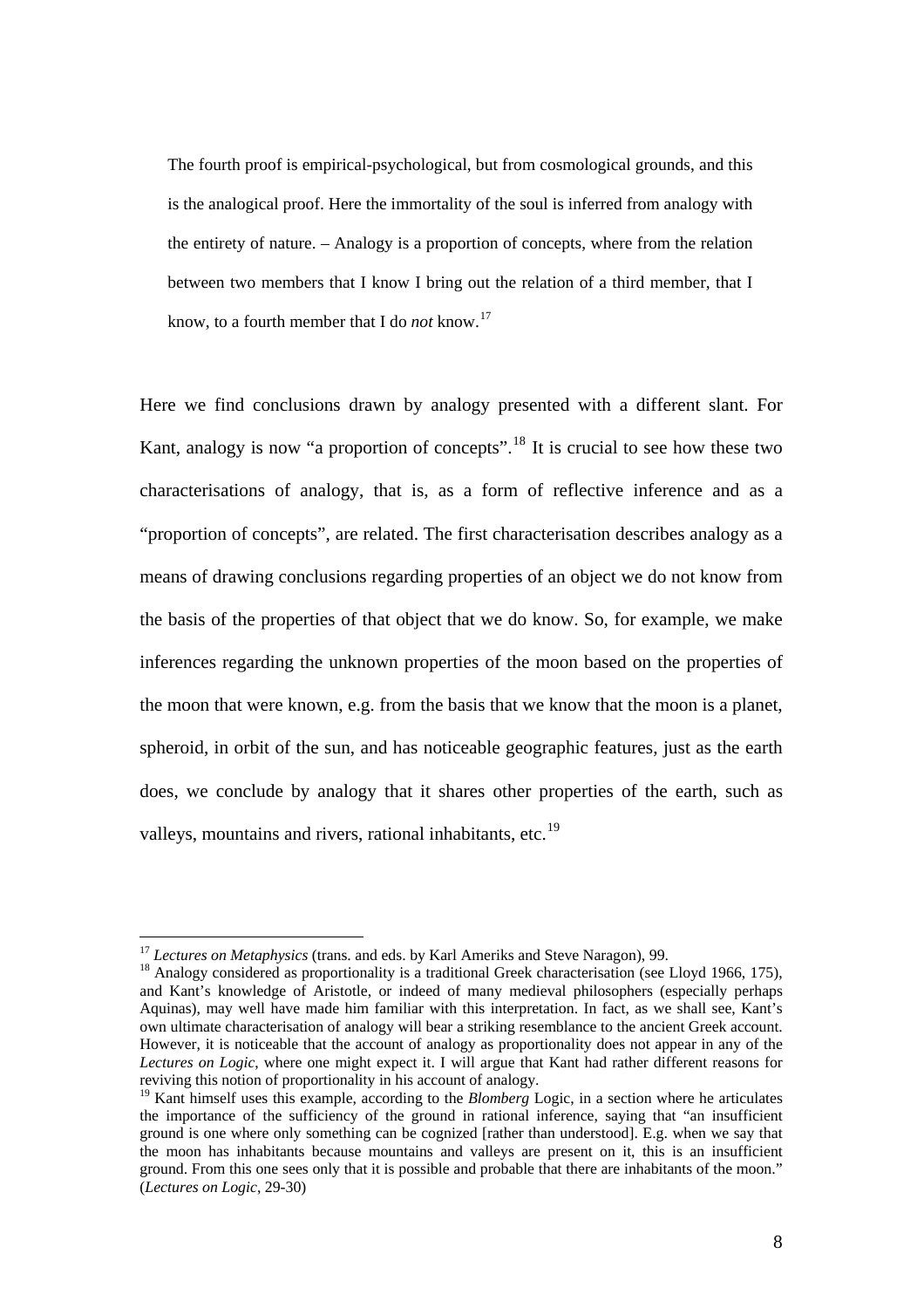This second characterisation does not contradict the first characterisation but rather expands upon it. The important point that is introduced in the second characterisation is that the holding of properties by an object is a relation. Similarly, the properties that the object holds that we do not know (as of yet) also takes the form of a relation. The second characterisation suggests that to infer by analogy is to infer the parity of these relations. For example, we know that, just as the earth is a spheroid planet, so too is the moon a spheroid planet. To infer by analogy is to infer that on the basis of the balance of 'proportion' of the earth and the moon sharing these known properties, other unknown properties that the earth holds can be attributed to the moon in the interests of the "proportion of concepts" (e.g. just as the earth has rational inhabitants, so too has the moon rational inhabitants).

This second characterisation of analogy can also help us to understand an aspect of the first not already mentioned. Kant states that in regard to "the inference according to analogy, however, *identity of the ground* (*par ratio*) is not required."[20](#page-8-0) The identity of the ground referred to is the identity of the type of objects under consideration. Thus Kant's claim is that in analogy, the requirement is only that the relation that we are attributing to the object with unknown elements must be the *same* relation that holds of the object that we do know (e.g. the relation holding between the moon and the property of having rational inhabitants can only be attributed if there is such a relation holding with the known object).

It can be seen then that this notion of analogy as a "proportion of concepts" is broadly in keeping with the first characterisation of analogy – the inference of unknown properties is made by extending a relation between an object and its known properties to another object and its unknown properties. Insofar as this latter relation

<span id="page-8-0"></span><sup>20</sup> *Lectures on Logic*, 627.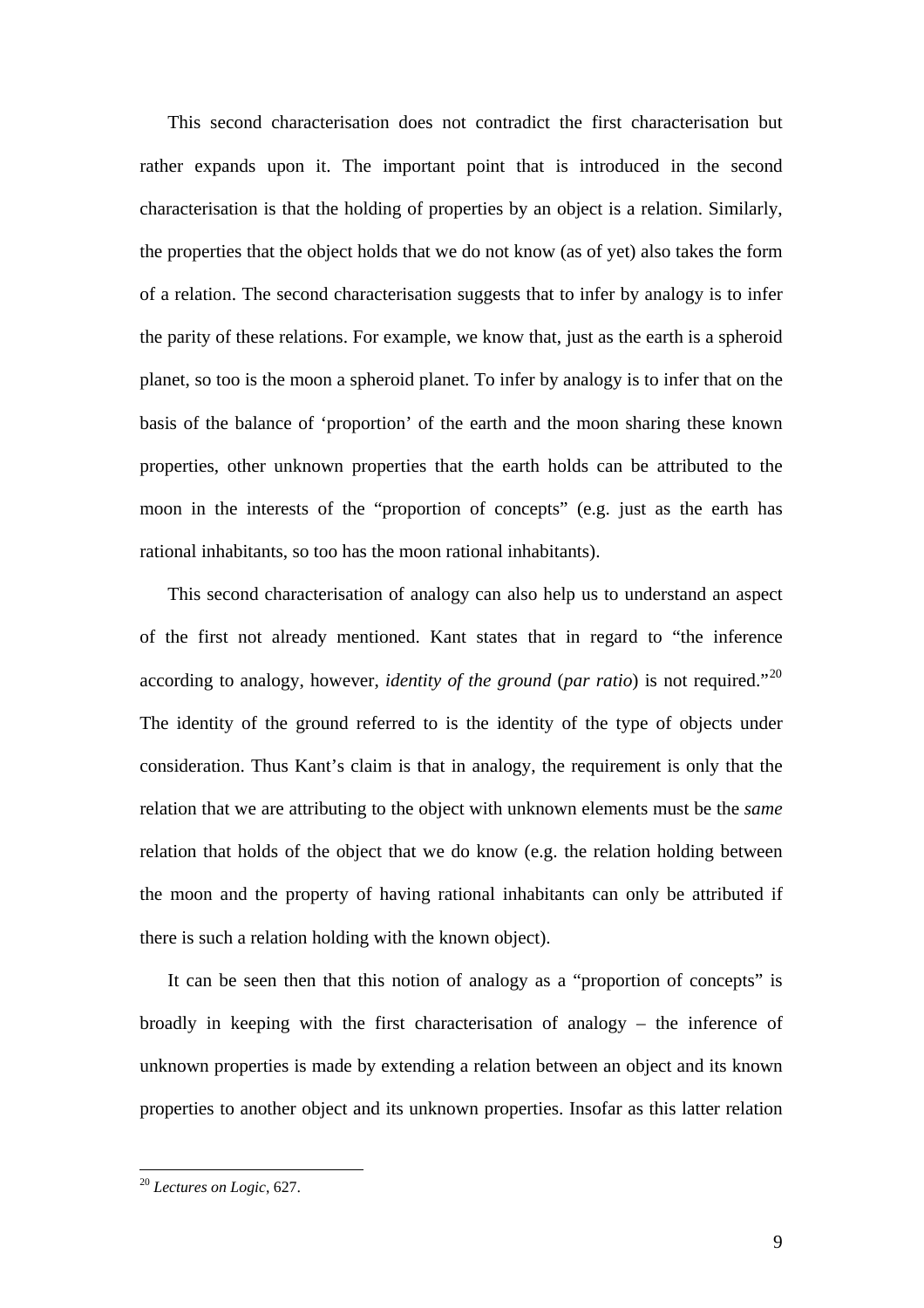mimics the former relation, analogy involves the claim that it is 'proportional' to the first relation. A further important point to note is that, insofar as analogy concerns the comparison of the relations between two sets of relation, there are then four items that are involved in the process of drawing analogies. As we shall see, this aspect of analogy figures importantly in Kant's employment of it. The appeal of this peculiar means of articulating the nature of analogy can be understood better in relation to the employment of the notion of analogy that is found in Kant's 'critical' period, and can be particularly seen in regard to the attention it receives in the *Prolegomena* as well as the first *Critique*.

It can be seen then that Kant's inclusion of analogy in some form therefore is hardly out of keeping with the early modern tradition. However, Kant's account does differ in two significant ways: firstly, Kant's 'proportionality' interpretation differs from those preceding accounts found in Bacon and Locke; secondly, Kant differentiates *two* different forms of analogy, which he entitles 'mathematical' and 'philosophical' analogies. Furthermore, it will become clear that Kant understands this distinction as being related to a string of paired concepts, including the distinctions between *intuitive* and *discursive* certainty, the *composition* and *combination* of appearances, *quantitative* and *qualitative* relations and *constitutive* and *regulative* principles of understanding.. Firstly though, understanding the manner in which the notion of analogy is intended to work for Kant concerns his distinction between *mathematical* and *dynamical* principles, which in turn elucidates the notion of the 'proportion of concepts'.<sup>[21](#page-9-0)</sup> In examining just what purpose this and the other distinctions Kant introduces are intended to serve, it can be seen that they are directed

<span id="page-9-0"></span> $21$  Many commentators neglect the mathematical/dynamical distinction. I am only aware of a handful that proposes to explicitly examine the meanings of the terms: these are French 1967, Dister 1972, Friedman 1994b and Adkins 1999.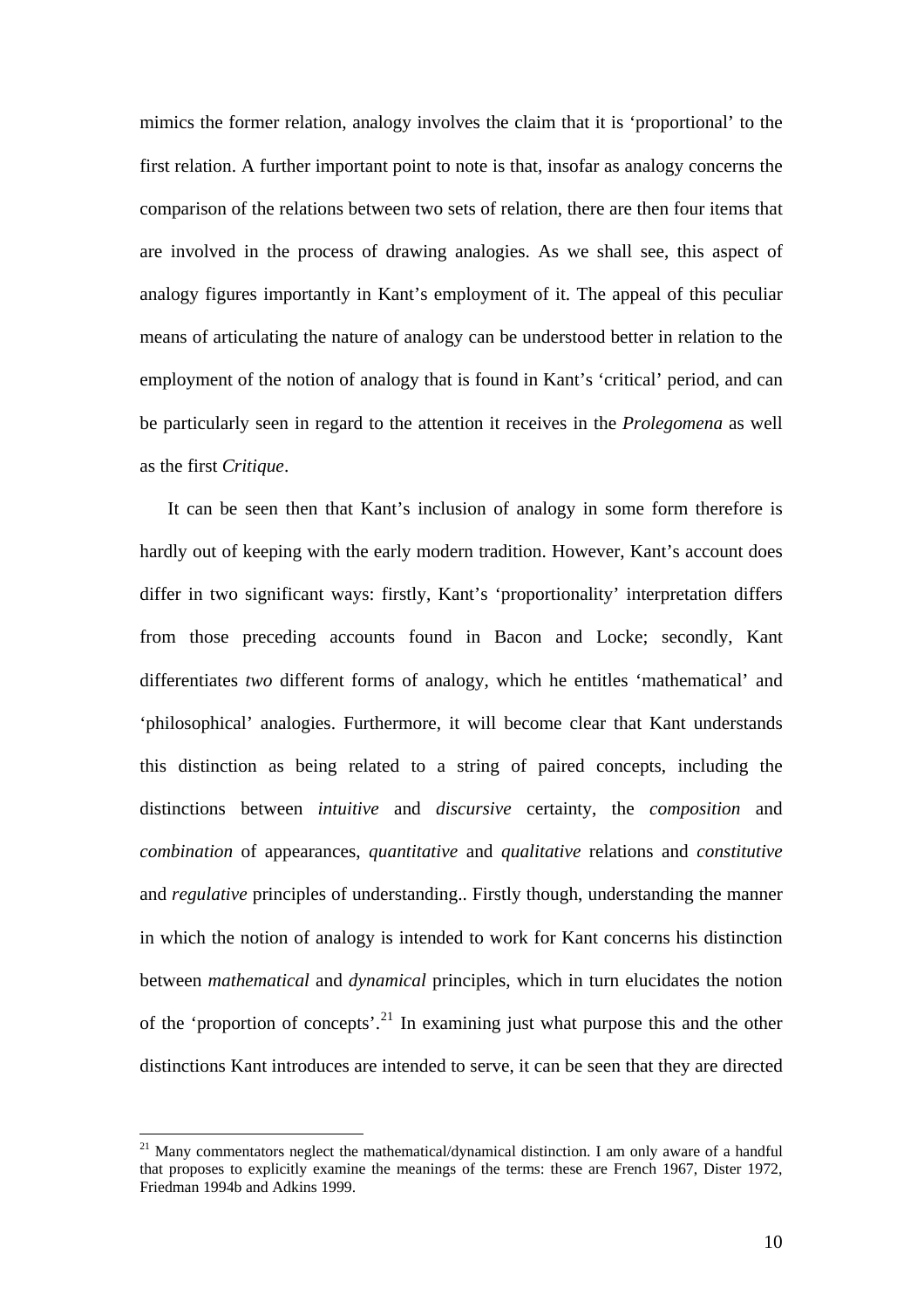towards explicating the *mode of application* of two types of synthetic a priori principle.

### **3. Mathematical and Dynamical Principles**

In his presentation of the Table of Categories, Kant accompanied the list with some remarks regarding the distinction of the Categories of Quantity and Quality on the one hand and those of Relation and Modality on the other:

**The first is** that the table, which contains four classes of concepts of the understanding, can be first split into two divisions, the first of which is concerned with objects of intuition (pure as well as empirical), the second of which, however, is directed at the existence of these objects (either in relation to each other or to the understanding). I will call the first class the **mathematical** categories, the second, the dynamical ones.<sup>[22](#page-10-0)</sup>

This distinction is not immediately helpful. It is unclear as to how we are supposed to understand by the difference between a relation concerning "objects of intuition" and a relation concerning "the existence of these objects". It might be thought that, considered as Categories, they *both* concern "objects of intuition". Similarly, as Categories, one might have thought that they must also both concern how these objects relate to the understanding.

When these classes are considered in regard to their time-schemata, and thus as principles of the understanding, the dichotomy of the Table of Categories still holds. The schemata of the classes of categories of Quantity and Quality, the Axioms of

<span id="page-10-0"></span> $^{22}$  B110.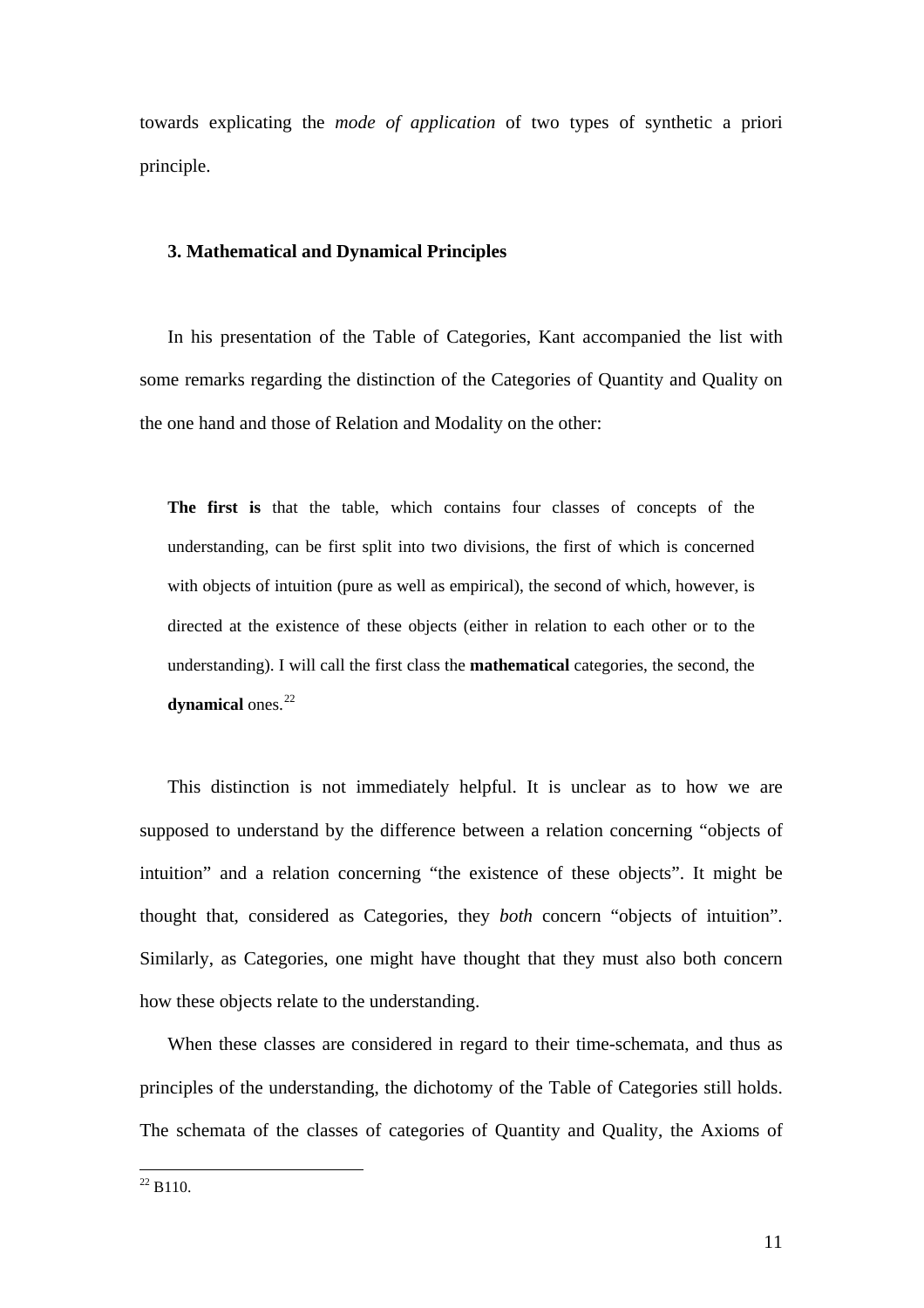Intuition and the Anticipations of Perception, are characterised by their "intuitive certainty".<sup>[23](#page-11-0)</sup> The second group, which contains the schemata of the classes of category of Relation and Modality, the Analogies of Experience and the Postulates of Empirical Thought in General respectively, are distinguished from the first group in that they "are capable only of a discursive certainty."<sup>[24](#page-11-1)</sup>

In 'The Discipline of Pure Reason', Kant offers some explication of the distinction between intuitive and discursive certainty. Intuitive certainty is the type of certainty that is supposed to accompany mathematical axioms (hence presumably the title of Axioms of Intuition for one of the classes of mathematical relations). Since it involves analysis of the concepts involved alone, Kant says that intuitive certainty is "immediate". With synthetic a priori propositions in philosophy, on the other hand, these principles cannot be immediately inferred "because I must always look for some third thing, namely the condition of time-determination in an experience, and could never directly cognize such a principle immediately from concepts alone. Discursive principles are therefore something entirely different from intuitive ones, i.e., axioms." $^{25}$  $^{25}$  $^{25}$ 

Insofar as all the principles of the understanding are synthetic a priori principles, there is a clear sense in which the labels 'mathematical' and 'axiom', do *not* apply – these principles, as philosophical principles, should only be capable of *discursive* certainty. Kant justifies his use of the term axiom since the Axioms of Intuition "served to provide the principle of the possibility of axioms in general" despite itself

 $^{23}$  A162/B201.

<span id="page-11-1"></span><span id="page-11-0"></span> $^{24}$  A162/B201.

<span id="page-11-2"></span><sup>&</sup>lt;sup>25</sup> A733/B76. Adkins 1999 rightly notes the importance of this distinction for the accompanying distinction between mathematical and dynamical principles.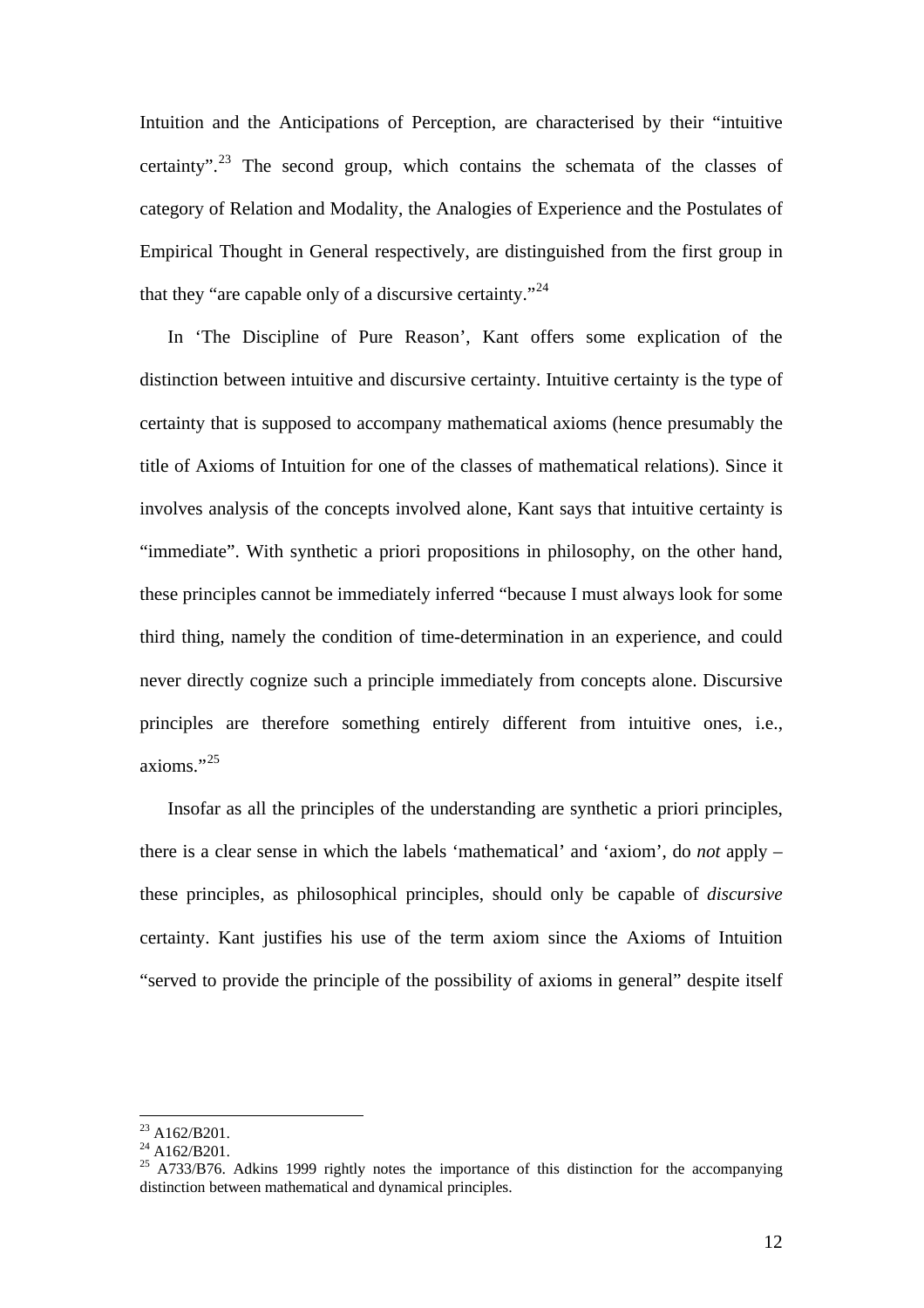not being an axiom.[26](#page-12-0) Presumably, the descriptions offered here are more intended merely to illuminate certain features of the principles of the understanding and therefore cannot be read too strictly. Nevertheless, it is still the case that Kant's description of the Axioms and Anticipations as being characterised by their "intuitive certainty" is, strictly speaking, inaccurate. $27$ 

For Kant, the distinction between intuitive and discursive certainty is mirrored by the division of the principles into mathematical and dynamical principles respectively:

In the application of the pure concepts of understanding to possible experience the use of their synthesis is either **mathematical** or **dynamical**: for it pertains partly merely to the **intuition**, partly to the **existence** of an appearance in general.<sup>[28](#page-12-2)</sup>

This distinction seems to follow the division of the Categories into mathematical and dynamical types, the former being concerned with "objects" (intuitions), the latter being concerned with the "existence" of those objects.

It is not immediately clear what Kant means by *this* distinction either. Some help is offered, however, in an accompanying note which begins by stating that "[a]ll **combination** (*conjunctio*) is either **composition** (*compositio*) or **connection**

<span id="page-12-0"></span> $26$  A733/B761. Since discursive certainty is defined negatively, Kant appears here merely to draw attention to the *mediated* sense of certainty that attaches to philosophical proofs (as opposed to mathematical proofs) and synthetic *a priori* propositions generally. 27 This distinction does not concern the issue of each principle's *a priori* certainty – Kant is clear that

<span id="page-12-1"></span>both types of principle are certain (A162/B201). Similarly, Kant also distinguishes between mathematical/intuitive and philosophical/discursive principles by saying that only the latter require a deduction, the former being evident (A733-4/B761-2). However this too is inaccurate, since all the principles of the understanding, considered as synthetic a priori principles, require a deduction. As we shall see, Kant's discussion here in the Transcendental Analytic employs several other distinctions, none of which are exactly appropriate for the general distinction Kant is attempting to draw between mathematical and philosophical analogies.

<span id="page-12-2"></span> $28$  A160/B199.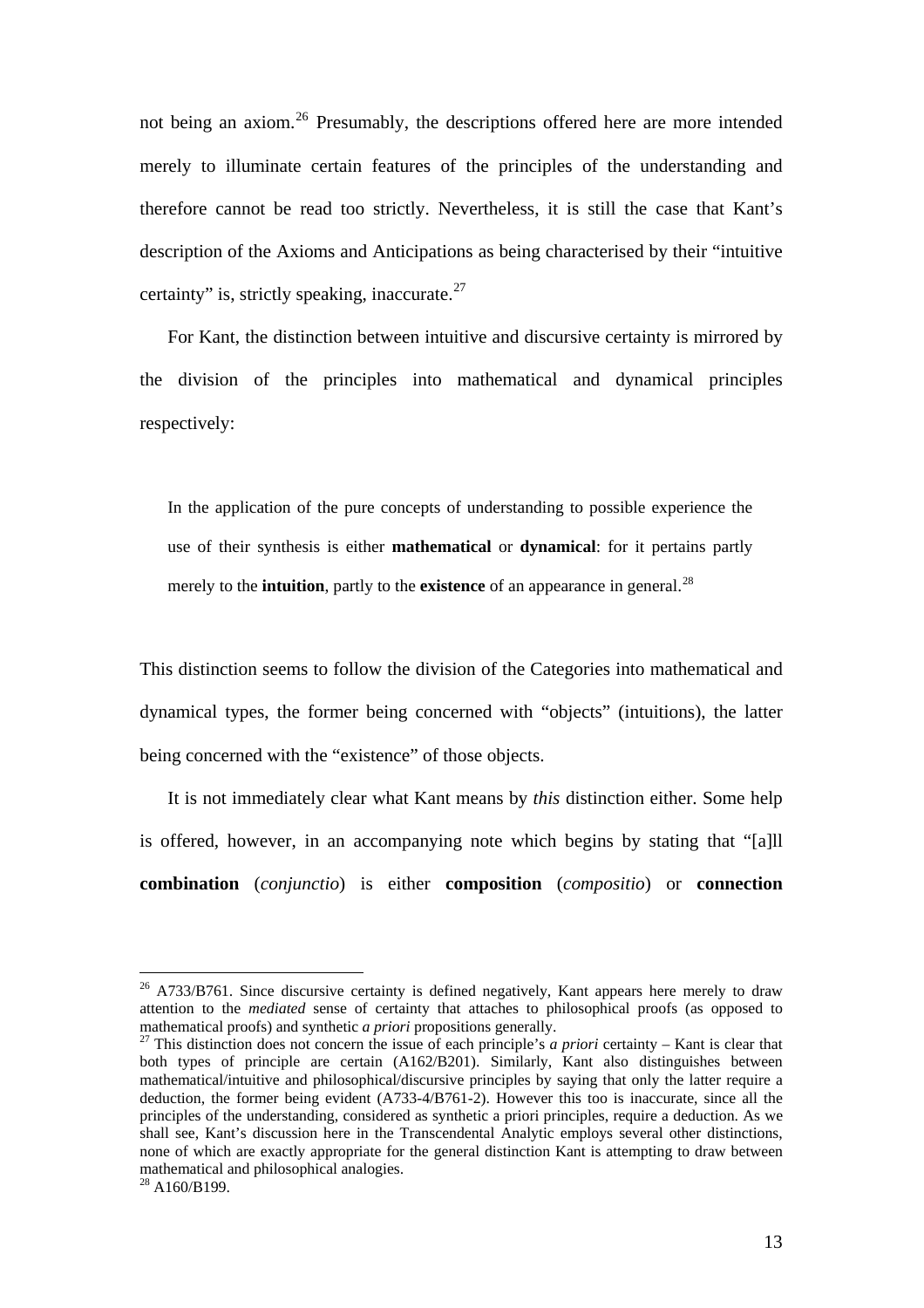(*nexus*)".[29](#page-13-0) All principles of the understanding, as schemata of categories, are rules for the synthetic combination of the manifold of appearances. What Kant claims here is that whereas all the principles of the understanding can be understood as principles of "combination", this process of combination can come about in two different ways, either by "composition" and "connection".

For Kant, the mathematical principles are concerned with composition, whereas the dynamical principles are concerned with connection. Mathematical principles operate through the "synthesis of a manifold of what **does not necessarily** belong **to each other**", Kant claims, and offers by way of an example, "two triangles into which a square is divided by its diagonal". This statement is obviously in need of some clarification, as it is a little obscure to see at once what Kant means when he says that the two triangles "do not necessarily belong to each other". Kant might be understood though as saying that the given idea of a single triangle in space does not necessarily bring to the mind the idea of *another* identical triangle (at least, not in the same way that Kant feels the given idea of 'effect' is supposed to necessarily bring to the mind the idea of 'cause'). The idea presumably here appears to be that a 'triangle' would have to be placed in some kind of particular *constructed* relation, such as that of making up two halves of a square bisected by a diagonal line, in order for there to be some kind of necessary relation of combination with another triangle. A concept like 'effect', on the other hand, can bring to mind the idea of 'cause' without being put in such a constructed case. The essential characteristic of this former mode of synthesis is that the constituents share some identical feature (such as being triangular), and so Kant states that "the synthesis of the **homogeneous** is everything which can be

<span id="page-13-0"></span> $^{29}$  A162/B201-2.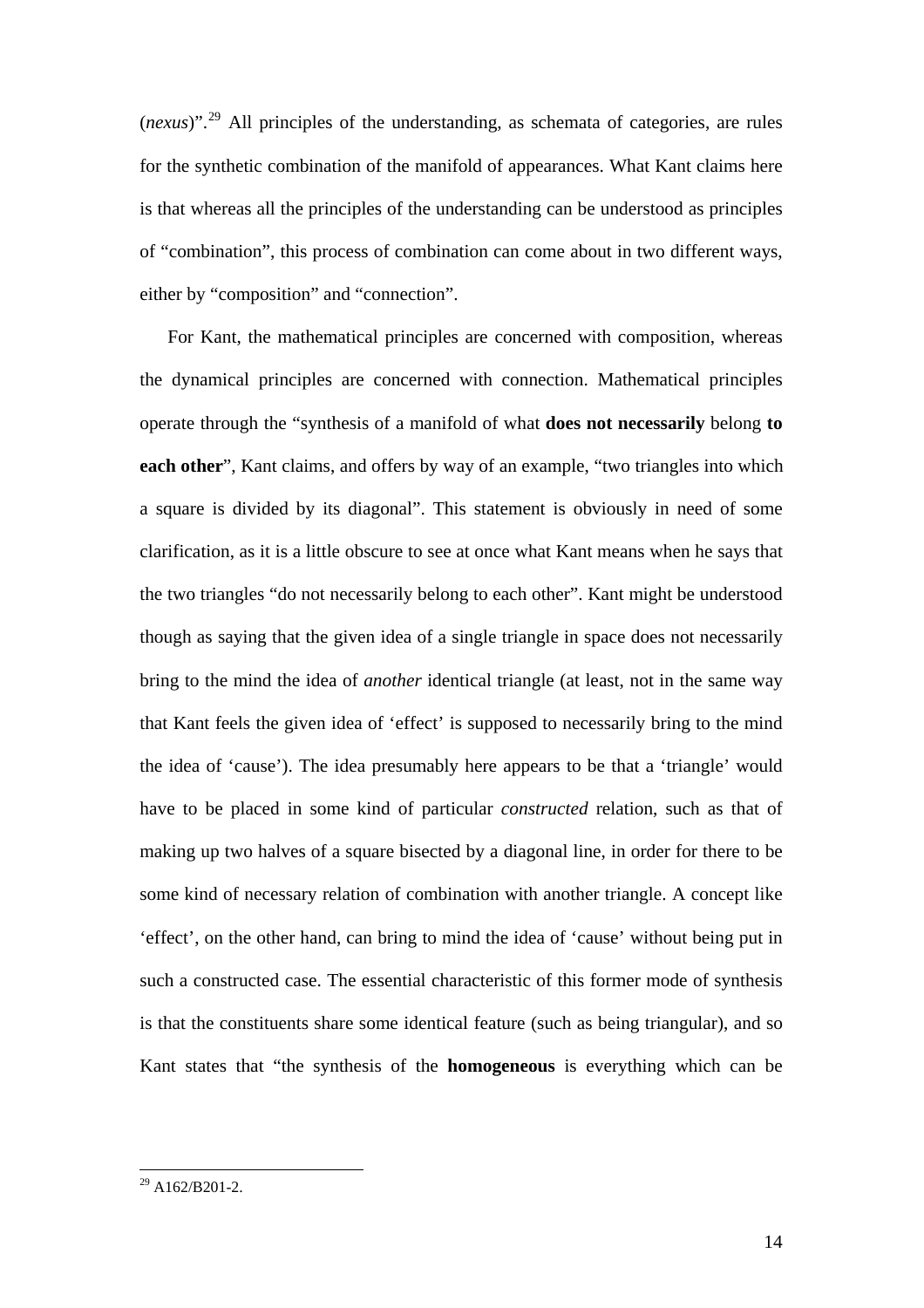**mathematically** treated."<sup>[30](#page-14-0)</sup> To summarize then: mathematical principles of understanding then are characterised by their intuitive form of certainty which presumably (for Kant has not outlined yet why this should be so) arises from the manner in which the principles combine appearances in synthesis, a synthesis that concerns appearances insofar as they are homogenous.

The character of dynamical principles, on the other hand, is the opposite:

The second combination (*nexus*) is the synthesis of that manifold which is manifold insofar as they **necessarily** belong **to one another**, as, e.g., an accident belongs to some substance, or the effect to the cause – this also as represented as **unhomogeneous** but yet as combined *a priori*, which combination, since it is not arbitrary, I call **dynamical**, since it concerns the combination of the **existence** of the manifold...<sup>[31](#page-14-1)</sup>

It would seem from this note that the distinction between the two types of principle is that, while they both concern rules for the combination of appearances, mathematical principles supply their mode of synthesis by combining representations insofar as they are homogeneous (as with, for example, the axiom of intuition which states that all appearances are represented as extensive magnitudes), whereas dynamical principles supply their mode of synthetic unity by combining representations of intuitions that are "unhomogeneous" (as with, for example, the analogy of experience which states that all succession occurs in conformity with the law of cause and effect). In the former rule of combination, the constituent members (i.e. appearances) are considered insofar as they share some identical feature (e.g.

<span id="page-14-0"></span><sup>30</sup> A162/B201 – footnote *a.* 31 A162/B201– footnote *<sup>a</sup>*

<span id="page-14-1"></span>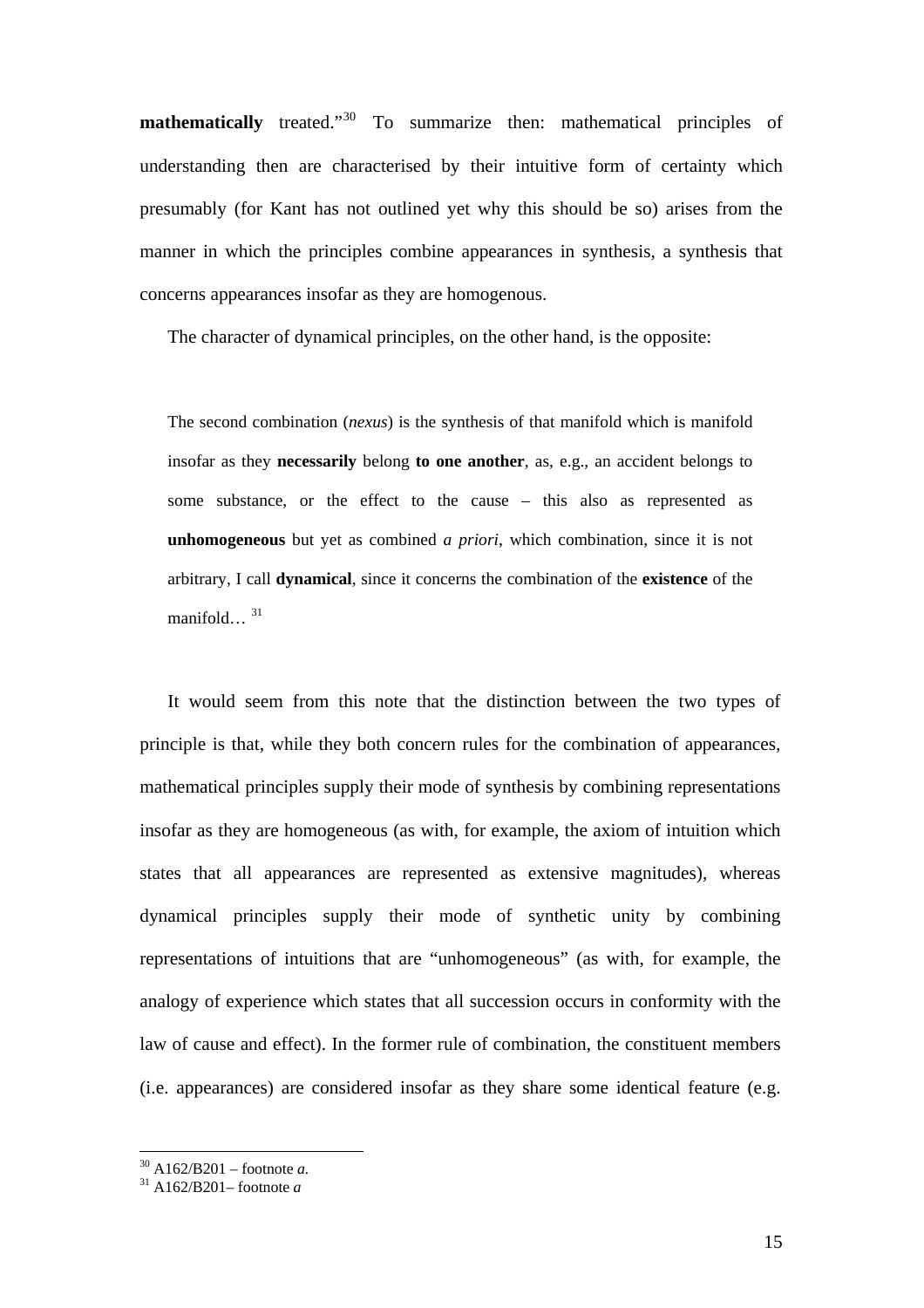such as 'having an extensive magnitude'); in the latter rule, they are combined in regard to some differing feature each might take (e.g. one appearance being considered insofar as it can be represented as the 'cause' while another being considered the 'effect' – the relation is not based on the parity of some identical feature).<sup>[32](#page-15-0)</sup> It is in this sense that Kant could maintain the certainly odd-sounding claim that all constituents of the manifold that are homogeneous do *not* belong to each other, whereas some constituents that are heterogeneous *do* belong to each other.

It might be thought that the mathematical and dynamical principles each hold characteristics that the other lacks. With a mathematical principle one can demand that, for any given appearance with some fundamental feature (e.g. that it takes up some quantifiable amount of space), it can be determined a priori, not that another appearance must exist, but that for any other appearance given, it will share that fundamental feature. With a dynamical principle no such feature can be determined a priori. What can be determined a priori though is that, for any given appearance, some other appearance related to it must necessarily exist. The function of these principles is similar in that, when we are confronted with appearances given in experience, we may employ them in order to licence certain demands of non-given phenomenal reality, i.e. they warrant a different type of inference regarding how experience of reality must necessarily be constituted.

<span id="page-15-0"></span> $32$  A clear worry can be raised here, namely, that if synthetic a priori principles elucidate the necessary conditions of the representation of objects, it is unclear how Kant can maintain a distinction within the group of such principles between those that concern appearances that 'necessarily belong to each other' and those that do not. Kant surely faces a dilemma here: he cannot claim that such appearances maintain necessary relations to each other *prior* to their synthetic combination in consciousness; neither, however, can he coherently claim that, *subsequent* to such an a priori synthesis, appearances then *lack* such a necessary connection. I would suggest that such inconsistency further confirms the role of such comments as being heuristic rather than definitive. Mathematical principles concern those appearances that, subsequent to their synthesis under rules of the understanding, can be understood to have been combined in virtue of their homogeneity; dynamical principles are those that can be understood to have combined appearances in virtue of their heterogeneous features.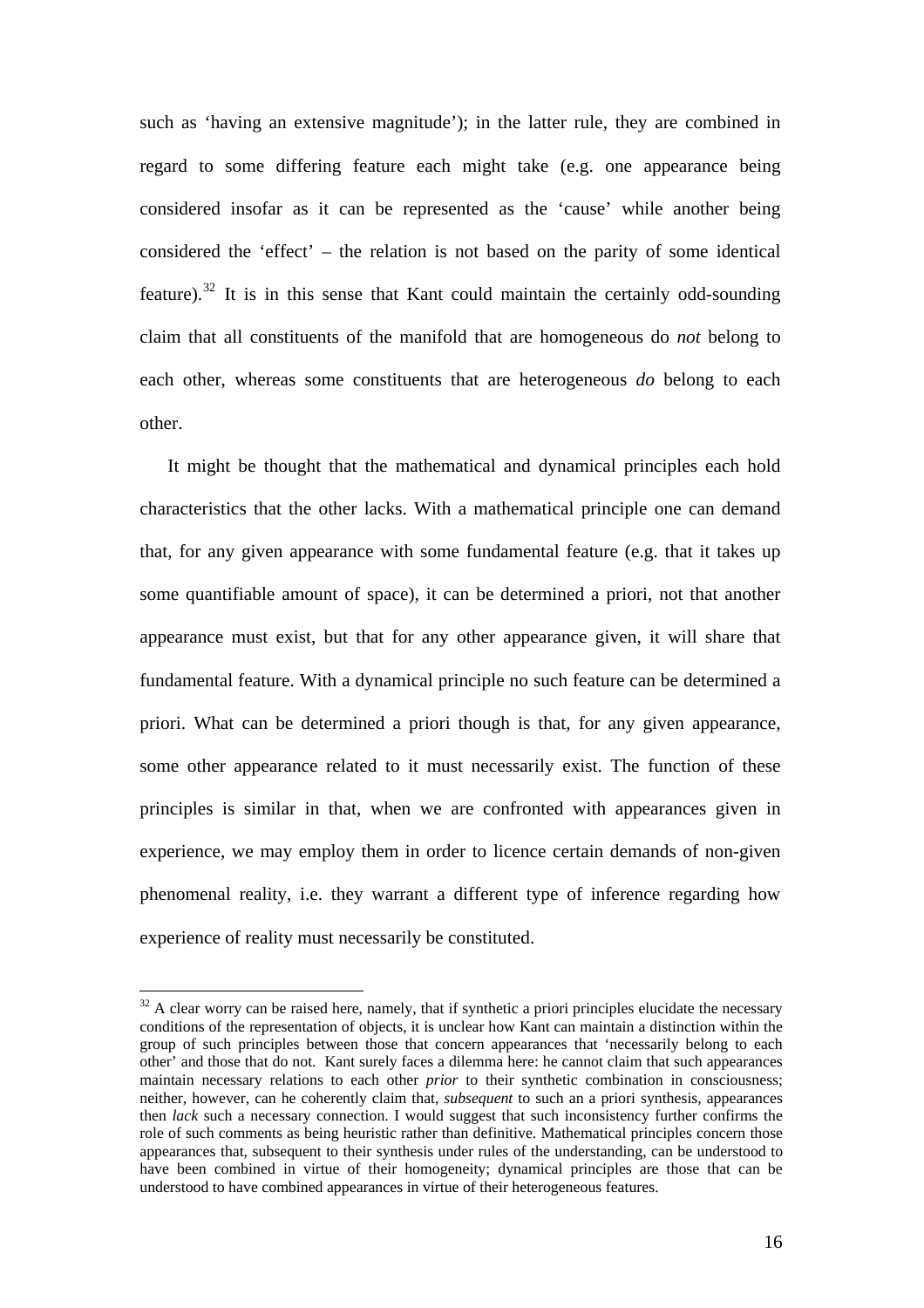Following his exposition of the Axioms of Intuition and Anticipations of Perception, Kant returns to the mathematical/dynamical distinction in the section introducing the Analogies of Experience. Here Kant introduces a distinction between constitutive and regulative principles, which is intended to divide up the principles of the understanding along the same line that the previous distinctions had done. In fact, in elaborating the distinction, Kant appeals to exactly the same criteria as he has used in distinguishing mathematical and dynamical principles. The Analogies, Kant repeats, as dynamical principles, "do not concern the appearances and the synthesis of their empirical intuition, but merely their **existence** and their **relation** to one another with regard to this existence."<sup>[33](#page-16-0)</sup> Kant distinguishes these dynamical principles by contrasting their character with the character of mathematical principles:

The preceding two principles, which I named the mathematical ones in consideration of the fact that they justified applying mathematics to appearances, pertained to appearances with regard to their mere possibility, and taught how both their intuition and the real in their perception could be generated in accordance with rules of a mathematical synthesis, hence how in both cases numerical magnitudes and, with them, the determination of the appearances as magnitude, could be used…Thus we can call the former principles constitutive. (A 178-9/B 221)

Constitutive principles of the understanding are therefore those rules of combination of the manifold by composition (*compositio*), in that they are based upon the basic uniformity and homogeneity of all appearances in their characteristics (of extensive and intensive magnitude). One reason why they can be called 'constitutive'

<span id="page-16-0"></span><sup>&</sup>lt;sup>33</sup> A178/B220.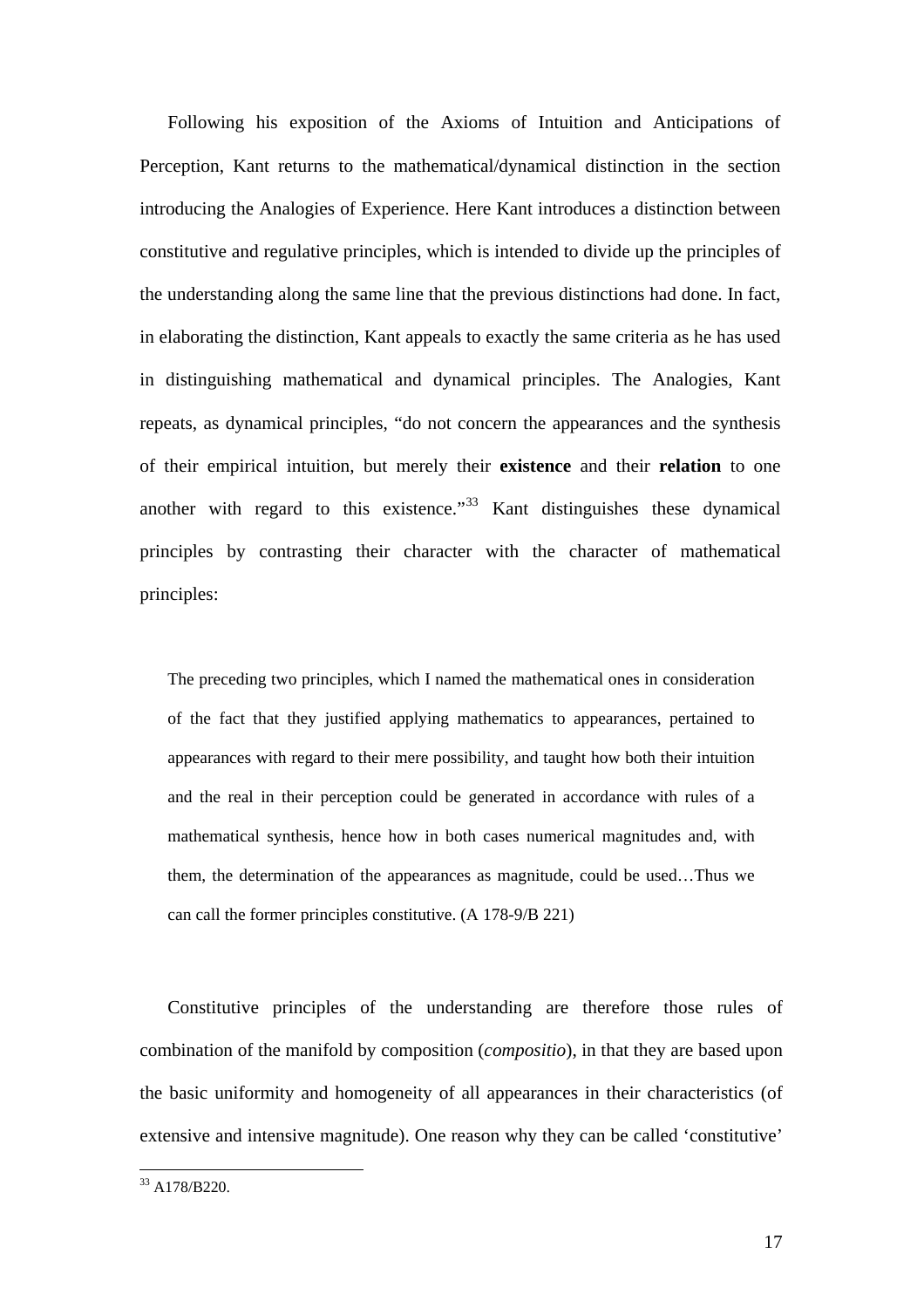then is that, as shall be seen, they are the fundamental rules of the *construction* of the possibility of appearances, that is, when appearances are considered at their most basic level of uniformity.

As before, dynamical principles provide an entirely different function, in that these principles "bring the existence of appearances under rules *a priori*. For, since this existence cannot be constructed, these principles can concern only the relation [*Verhältnis*] of existence, and can yield nothing but merely **regulative** principles."[34](#page-17-0) The crucial aspect of the distinction then concerns the notions of *existence* and *construction*. Both constitutive and regulative principles are concerned with the relations between appearances; however, constitutive principles are concerned with relations that allow us to construct appearances, while regulative principles warrant inferences regarding the "relation of existence". This seems a somewhat subtle distinction and is in need of some clarification. A clue is offered with the following comment:

[I]f a perception is given to us in a temporal relation to others (even though indeterminate), it cannot be said *a priori* **which** and **how great** the other perception is, but only how it is necessarily combined with the first, as regards its existence, in this *modus* of time.(A 179/B 222)

<span id="page-17-0"></span><sup>&</sup>lt;sup>34</sup> A 179/B 221-2. Kant employs, the constitutive/regulative distinction at two levels. In the Transcendental Analytic, he uses the distinction to match the mathematical/dynamical distinction. However, he re-uses the phrase in a broader sense in regard to the division between the principles of the understanding and reason respectively (A664/B692). Thus the dynamical principles of the understanding are to be considered as regulative in comparison to the mathematical principles; however, all principles of the understanding are to be considered as constitutive in comparison with the principles of reason, which are regulative. For reasons of space I shall not pursue the significance of this dual usage of the distinction here. However, given the apparent redundancy of Kant's introduction of a further distinction at this point in the discussion, and given the distinction's later repetition in the broader sense, one may surmise that one motivation was surely that Kant intended to use it to indicate a relation of one set of principles being in some sense *more fundamental than* another set. This would account for the application of the distinction in different contexts. The exact nature of this relation of constitutive principles being more fundamental than regulative principles is left obscure by Kant (possibly deliberately, if it was his intention for the distinction to be context-relative). For analysis of the double use of this distinction see Buchdahl 1969 and Friedman 1994b.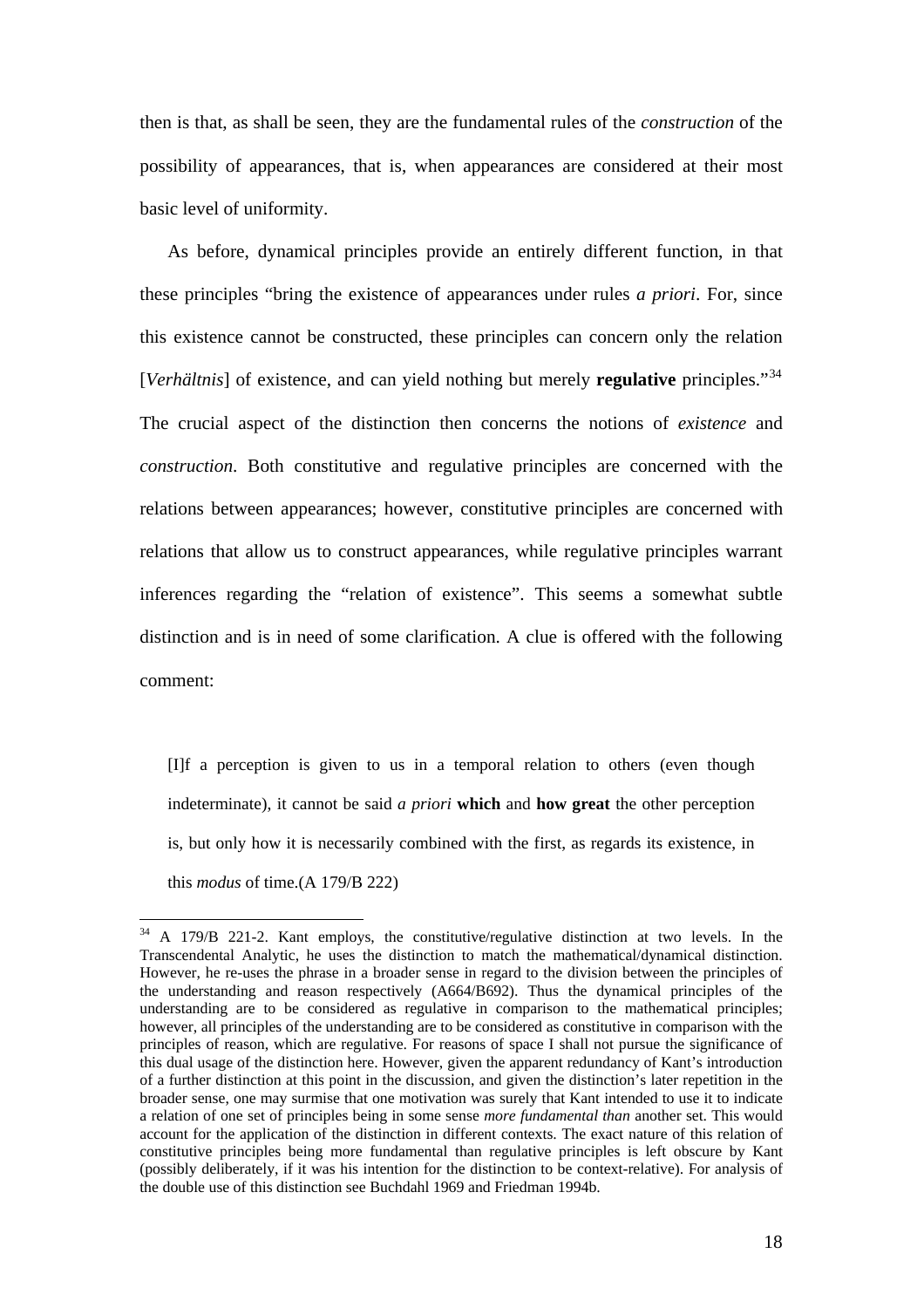Regulative principles, unlike constitutive principles, do not warrant an inference regarding particular features of an appearance (which would allow us to individuate and characterize them, at least in regard to their spatial magnitude, a homogeneous feature of appearances). Regulative principles warrant an inference regarding the fact of the existence of an appearance in regard to other appearances, even if this appearance is indeterminate, i.e. even if we lack any specific individuation and characterization of it.

The discussion Kant gives here in this section of the Analytic is designed towards explicating the meaning of the mode of application of two broadly different types of principle of the understanding. To this end, he attempts to distinguish one set in terms of a string of labels, namely intuitive/mathematical/constitutive and the other set by another string, discursive/dynamical/regulative. However, Kant's employment of these terms is certainly loose and perhaps even contradictory if taken as definitive in purpose.

### **4. Mathematical and Philosophical Analogies**

Kant attempts to develop further the difference between the two modes of application of the principles of the understanding with a comparison between *mathematical* and *philosophical* analogies. Again, Kant's terminology is unhelpful here to the point of being misleading – not only does he use the terms 'mathematical' and 'philosophical' to distinguish two types of principle of the understanding (which are ultimately philosophical principles), but, as shall seen, Kant further compounds the confusion by describing the same distinction in terms of two *mathematical*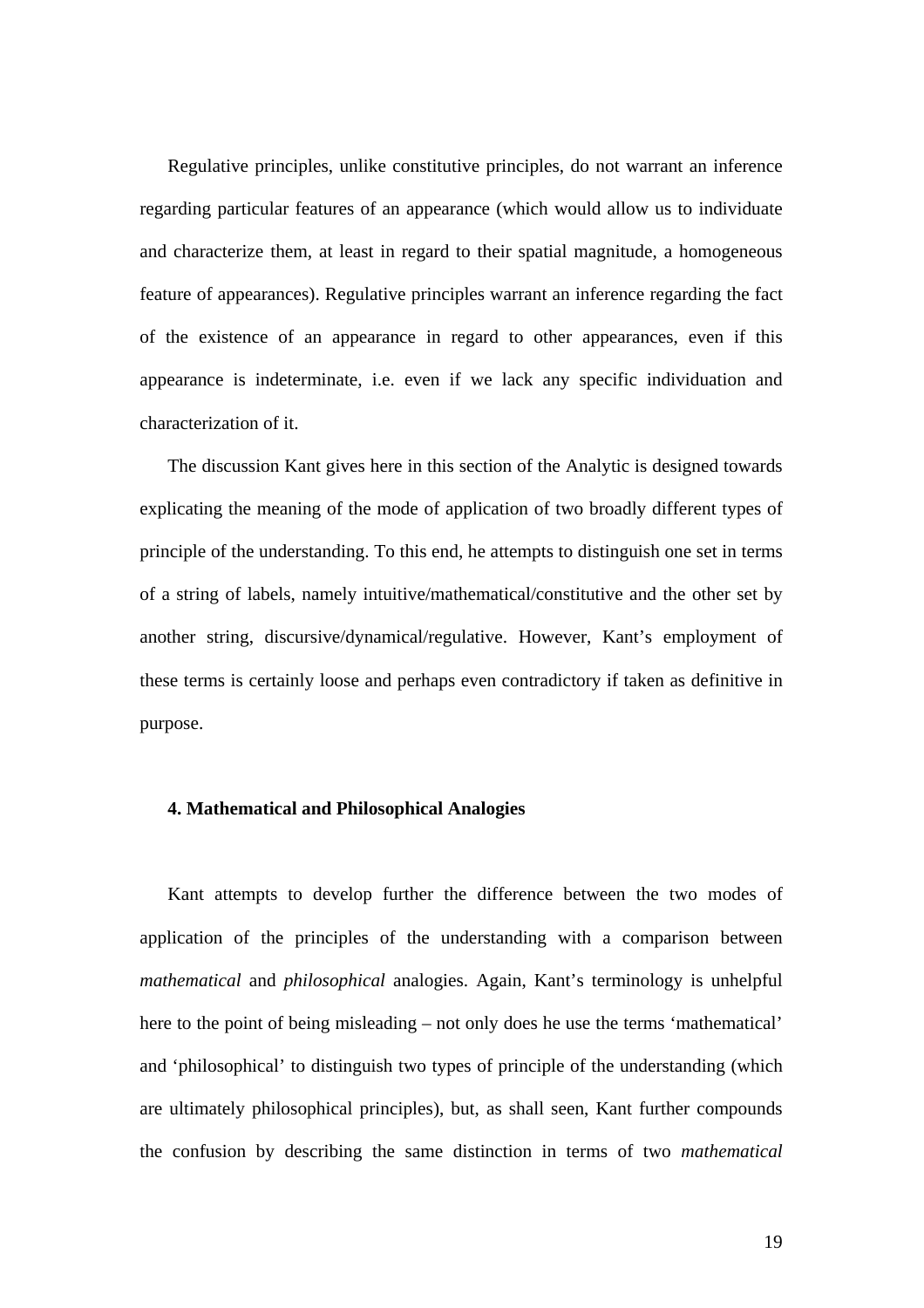relations. As I have suggested, however, these comments are intended by Kant to be merely illustrative of the differences between the two types of principle. By virtue of the context in which they are made, Kant's comments on the difference between mathematical and philosophical analogies should certainly be understood as corresponding to the previous distinctions between intuitive and discursive certainty and between combination by composition and combination by connection.

Kant's account of the difference between these two types of analogy concerns differentiating two types of relation, each of which offers different ways of relating 'given' items to other 'missing' items. In this sense, both types of analogy described here maintain similarity with the logical account of analogy traditionally given. Mathematical analogies are "formulas that assert the identity of two relations of magnitude, and are always **constitutive**, so that if two members of the proportion are given the third is also thereby given, i.e., can be constructed."<sup>[35](#page-19-0)</sup> If one is given the quantities of two thirds of an equation, the final third may be constructed a priori. One way to formulate the relation given by mathematical analogies is by the ratio *a* :  $b$  ::  $b$  :  $x$ , where *a* and *b* are given and  $x$  is the missing item that can be constructed a priori.[36](#page-19-1)

Kant continues by saying that philosophical analogies are of a different type of relation:

In philosophy, however, analogy is not the identity of two **quantitative** relations but of two **qualitative** relations, where from three given members I can cognize and give

<span id="page-19-0"></span><sup>35</sup> A179/B222. In his translation of the first *Critique*, Kemp Smith follows Mellin in changing "two" (*zwei*) to "three" (*drei*) and "third" (*dritte*) to "fourth" (*vierte*) in the section quoted above. It is possible that Mellin's change was made to keep the first example in line with the second, which does have four distinct terms. Guyer and Wood however, return to the original translation. What follows should lend support for the correctness of this latter approach.

<span id="page-19-1"></span><sup>&</sup>lt;sup>36</sup> Of course, although this formulation does in fact involve four places, it employs only three terms and so is in keeping still with Kant's original use of *zwei* and *dritte* respectively.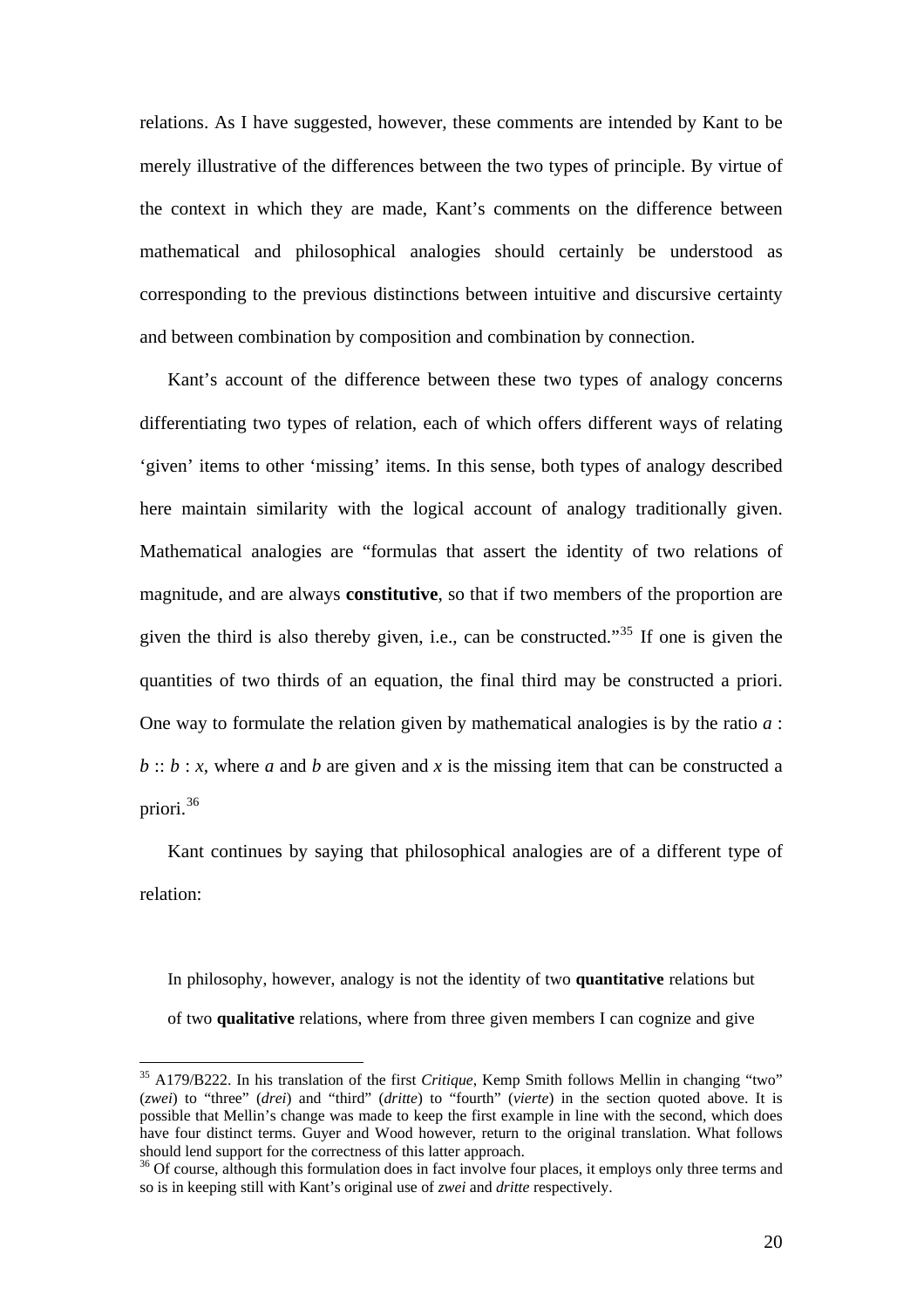*a priori* only the **relation** to a fourth member but not **this** fourth **member** itself, although I have rule for seeking it in experience and a mark for discovering it there.<sup>[37](#page-20-0)</sup>

This is an important passage, and it is essential to extract just what form the equality of two qualitative relations might take. It would seem that Kant is suggesting that if we are firstly given knowledge of one qualitative relation (*a*:*b*), and secondly we are given a third term (*c*), which is of the same type as the two that are involved in the first relation, we can justifiably construct, *by analogy* with the first relation, a second relation of the same form, though now between (*c*) and some fourth unknown (*x*). The determinate character of the fourth term cannot be constructed (beyond what we know to be true of *a* and *b*), that is, we cannot characterize and thereby individuate the term a priori (we cannot say *which* or *how great* it is). Therefore, merely on the basis of the given validity of the relation *a*:*b* and given something of the same type *c*, we can legitimately assert the *existence* of some unknown thing *x* and also assert its determinate relation to *c*. Therefore, the proper form of a philosophical analogy is  $a:b:: c:x<sup>38</sup>$  $a:b:: c:x<sup>38</sup>$  $a:b:: c:x<sup>38</sup>$ .

<sup>&</sup>lt;sup>37</sup> A179-180/B222.

<span id="page-20-1"></span><span id="page-20-0"></span><sup>&</sup>lt;sup>38</sup> Despite the similarity already mentioned (footnote 18), to the best of my knowledge no commentator in the Anglophone tradition has acknowledged the similarity of Kant's account of analogy to the ancient Greek account. It is my opinion that, although Kant was probably aware of this notion of analogy as proportionality, there is no evidence to suggest that this interpretation influenced the account that appears in the first *Critique*. The first Anglophone commentator to explicitly discuss this form of analogy was C.D. Broad, who elaborated the formula is regard to the mathematical/dynamical distinction (Broad 1978, 156). Dister also discusses analogy as taking this form, though his remarks are confined to the *Prolegomena* (see Dister 1972). Cassirer mentions in passing that "Kant is following the way of speaking of the mathematics of his time, in which the term 'analogy' was used as the universal expression for any kind of proportion" (Cassirer, 1981, 182). There is far more to the story than this, however, as has been discussed in Shabel's excellent study (Shabel 1998). Shabel offers a penetrating examination of the influence of Wolff's account of the application of algebra in a 'symbolic construction'. She argues that on the Wolffian account, a proof is incomplete when rendered solely as the proportional ratios – what is required is a *construction* of the solution and these "constructions are effected in the Cartesian tradition by virtue of geometric interpretations of arithmetic operations" (Shabel 1998, 611). This seems to me to be persuasive as the lead candidate for the source of Kant's employment of ratios here. As we have seen, (footnote 6), Paul Guyer examines different sources of the meaning of analogy for Kant. In fact, the explanation that Guyer finds least convincing is the one actually given in the first *Critique*. Guyer follows Mellin's change in rendering the terms of both mathematical and philosophical analogies as being concerned with four members. As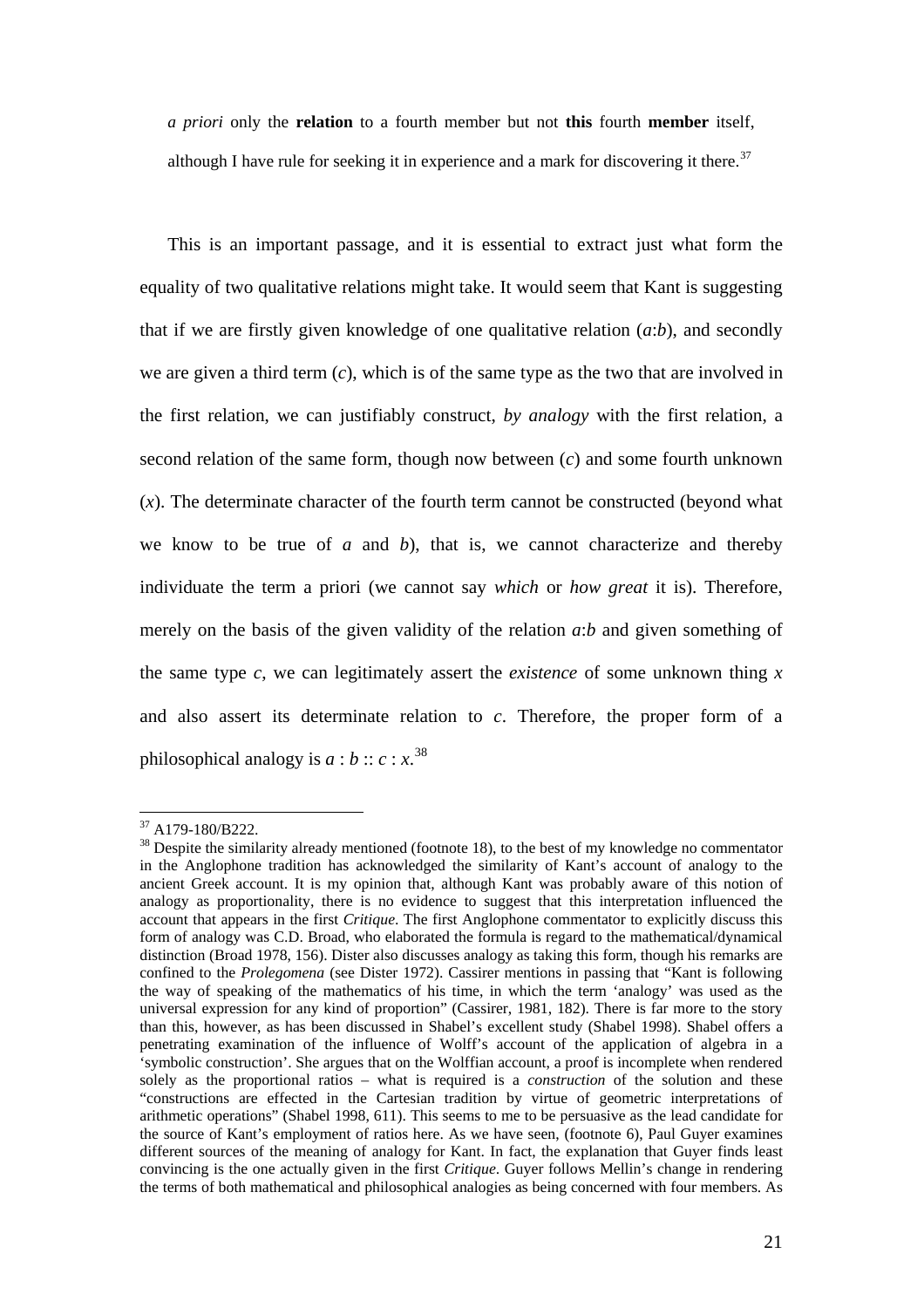There is some evidence that Kant thought that all analogy could be rendered in this way. In the *Prolegomena*, Kant clearly refers to analogy as taking just this form:

By means of such an analogy I can therefore provide a concept of a relation to things that are absolutely unknown to me. E.g., the promotion of the happiness of the children = *a* is to the love of parents = *b* as the welfare of humankind = *c* is to the unknown in God  $=x$ , which we call love: not as if that unknown had the least similarity with any human inclination, but because we can posit the relation between God's love, and the world to be similar to that which things in the world have to one another. But here the concept of the relation is a mere category, namely the concept of cause, which has nothing to do with sensibility.[39](#page-21-0)

These comments support the formulation of analogy presented above, whereby the relation of c : *x* is itself based on the identity of the relation of  $a : b$ . It can be seen that the formulae suggested above correspond to the distinction already discussed, namely, that mathematical principles are concerned with the combination of the homogeneous while dynamical principles concern the combination of the heterogeneous. In the formula  $a : b :: b : x$ , the formula concerns its elements in so far as they are quantities, and as such are homogeneous. Thus Kant describes this as a "quantitative relation", whereby the third value can be "constructed". The formula *a* :  $b :: c : x$  Kant calls a "qualitative relation", whereby presumably by focusing on the *relation* between the members one may be able to construct a similar relation to a

such, he finds little to suggest a strong distinction between them, since this now only concerns the difference between constructing a fourth member *itself* and constructing the *relation to* a fourth member (Guyer 1998, 69-70). Although I have suggested that following this rendering of the text is mistaken, we shall see that Guyer is nonetheless correct to point out the shortcomings of Kant's mode of explicating analogy by means of this mathematical model.

<span id="page-21-0"></span><sup>39</sup> *Prolegomena*, 147, note.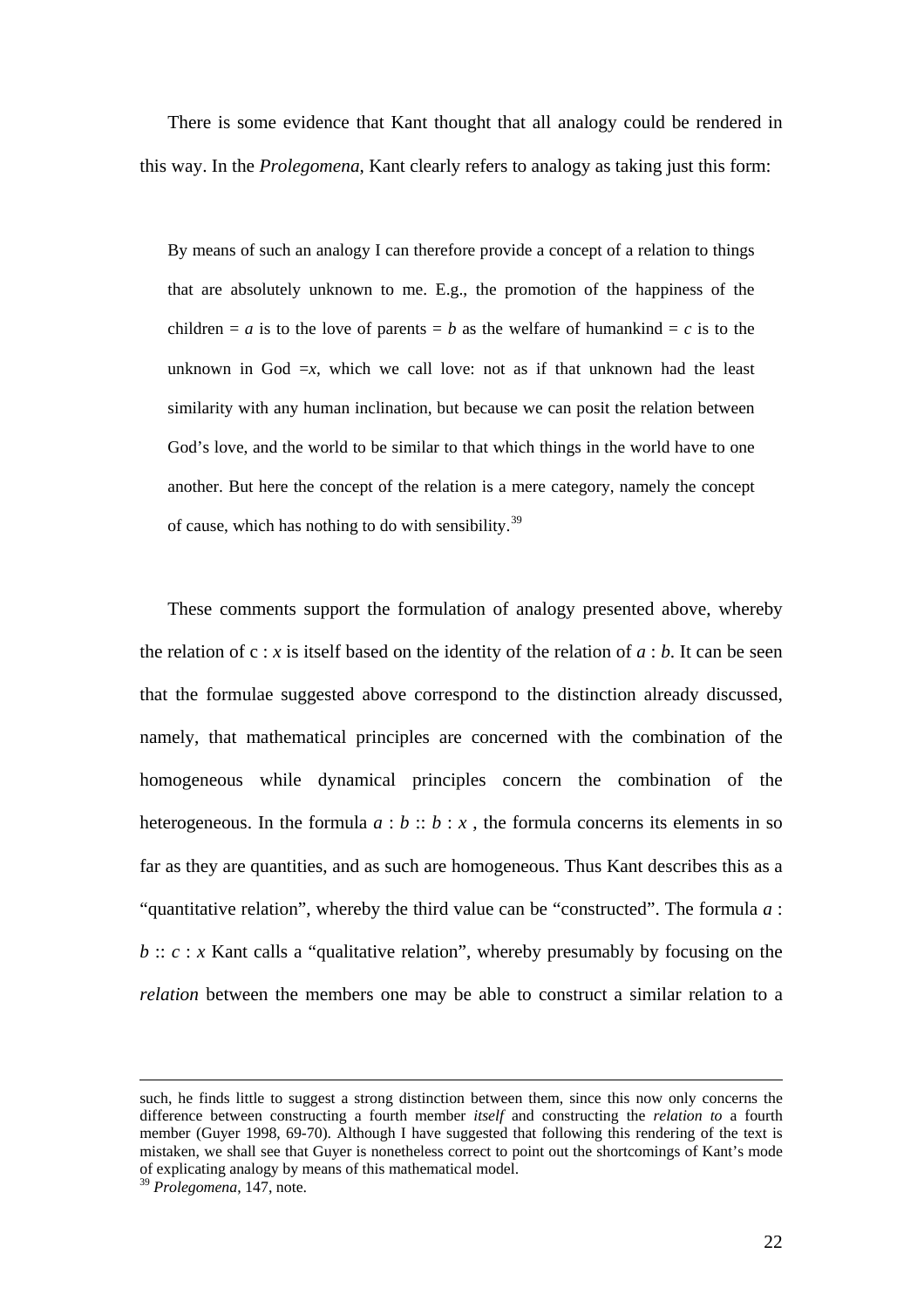missing member, even though one cannot "construct" the characteristic features of that member (as in quantitative relations). $40$ 

For Kant, a philosophical analogy, while it does not construct the character of appearances (which would be for it to serve a *constitutive* role in our experience), nonetheless unifies the manifold in terms of a synthesizing rule in accordance with which the character of appearances must be investigated:

<span id="page-22-0"></span><sup>&</sup>lt;sup>40</sup> The distinction is surely confused however: in quantitative relations the possibility of constructing the third member is surely derived just by considering the *relations between* the first two members and thus the distinction between quantitative and qualitative relations (and thereby mathematical and philosophical analogies) is undermined. Similarly, it is unclear how philosophical analogies fail to characterise the missing item to at least some degree on this model. It would seem that the distinction is employed to draw our attention to different aspects of such analogies: with the former kind, it is the ability to deduce specific values for the missing item that is to be focused upon; in the latter, it is the fact of the identity of the relations employed that is highlighted. As such, one might claim that, even if the Mellin change is not followed, the distinction that Kant is attempting to draw by reference to these two mathematical ratios is insufficient for his purposes, and thereby Guyer is correct in downplaying this connotation of analogy. Shabel notes the two different interpretations, though she does not express a preference for either, since both are "plausible" as accounts of the possible construction of missing members (Shabel 1998, 611, n. 37). My contention, on the contrary, is that the Mellin change should not be followed since it was Kant's intention to draw some kind of distinction regarding the type of operation performed by these two types of relation. The fact that there is not a genuine significant difference between them was, I would argue, immaterial for his explanatory aims, since, as we have seen, none of the distinctions drawn are intended literally.

It is unclear when Kant began to link the more traditional logical notion of analogy with the notion of a ratio. Shabel points out that Kant was certainly influenced by Wolff's discussion of algebraic construction. Given Shabel's interpretation of the relation between Kant's principles and the algebraic method, the question arises as to which were the operative influences in Kant's adoption of the term of 'analogy' for that specific subset of the principles of the understanding. It would seem to me that there is no very strong case to be made in favour of any one of the possible sources of influence as being the predominant one. The sources are (a) the three sources outlined by Guyer which imply that Kant was concerned with how these principles could be construed as analogous with principles of thought on the one hand, or as inferior analogies with the Axioms and Anticipations; (b) the role of the logical function of analogy which appears continually in Kant's lectures on logic and which gain further application within the project of transcendental philosophy from the publication of the first *Critique* onwards; (c) the algebraic construal of *Verhältnisse*, which can be rendered as 'relation', 'ratio', or 'analogy' (in a mathematical context – see Shabel 1998, 611). To the best of my knowledge Kant nowhere in his lectures on logic makes this explicit connection between analogy and mathematical ratios. Neither have I found any reference to such a connection in Kant's comments on Meier's *Vernunftlehre* gathered in Vol. XVI of the *Gesammelte Shriften*. The reference to a 'proportion of concepts', can be found in Kant's lectures on metaphysics dating to the mid-1770s. Nevertheless, it is surely significant that it was this connotation that Kant chose to employ in elaborating the function of the Analogies in the *Critique* itself.

A tentative hypothesis might be that Kant, having employed analogy in the lectures of logic for some decades, while also employing the term in for a variety of disparate reasons and purposes during the 'silent decade' of 1770-80 preceding the publication of the first edition of the *Critique*, came to form a connection between the logical and mathematical meanings of *Verhältnisse* sometime during that time, as a result of his study of the mathematical texts of Wolff, and that this accounts for the added significance that Kant saw in the term when preparing the arguments of the Transcendental Analytic.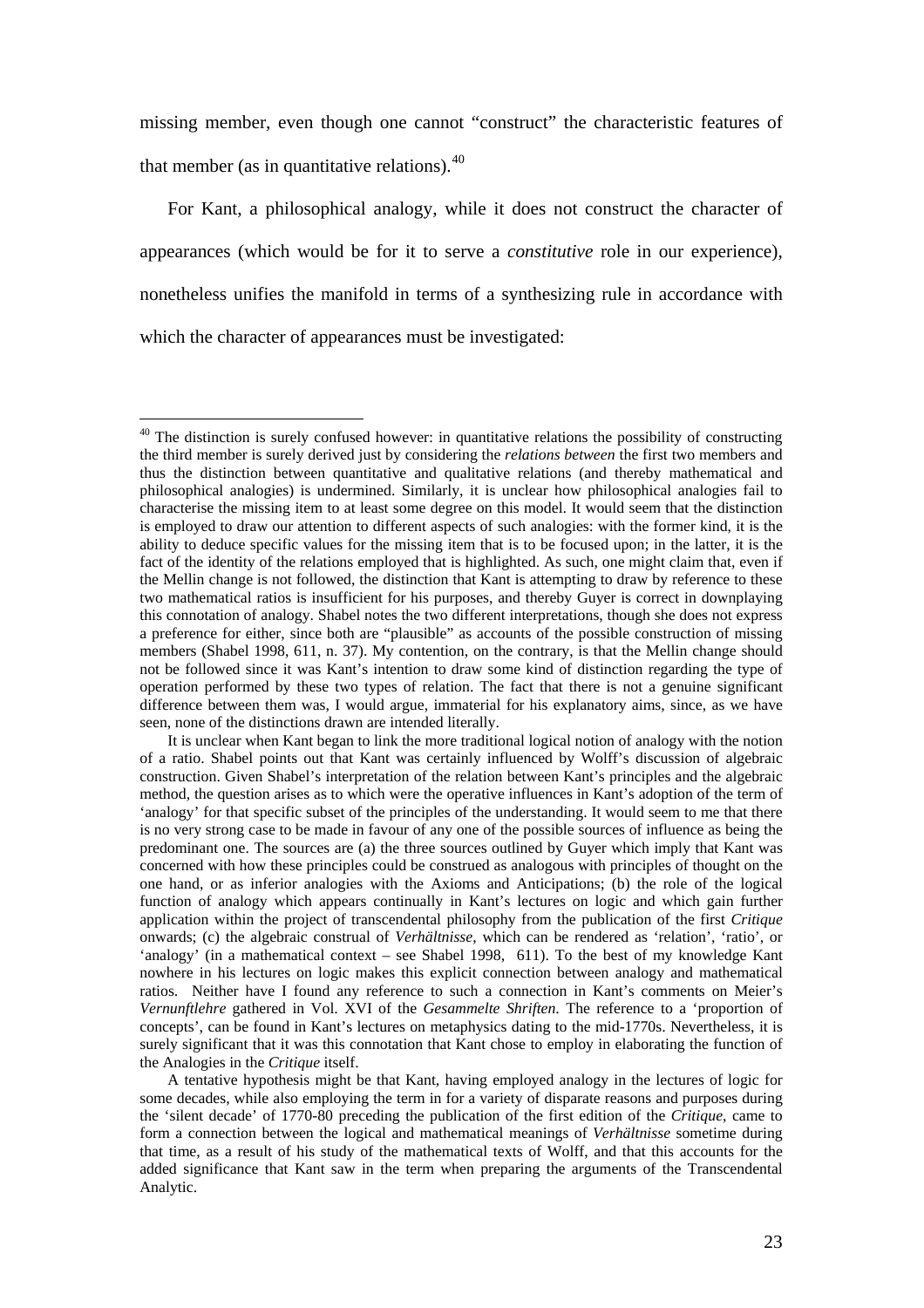An analogy of experience will therefore be only a rule in accordance with which unity of experience is to arise from perceptions (not as a perception itself, as empirical intuition in general), and as a principle it will not be valid of the objects (of the appearances) **constitutively** but merely **regulatively**. [41](#page-23-0)

The difference between the two types of principle depends not on whether they combine appearances or not, but rather on *how* they combine appearances. This difference is determined by the rule of their application and by the subsequent "manner of their evidence".<sup>[42](#page-23-1)</sup>

This difference corresponds to the distinction between intuitive (mathematical) and discursive (dynamical) certainty. It seems that with mathematical/constitutive principles we can establish a priori facts about the character of appearances not given to sensibility, such as that they must have some extensive magnitude. A limitation of this relation is that it makes no demand that there *actually be* any other appearances with extensive magnitude other than the ones currently given – the relation demands only the conditional that if we interrogate nature further and discover other existing empirical objects appearances, then we have the right to demand that those objects must also hold this feature of appearances in general. However, it offers us no warrant to infer that, given the existence of one object with an extensive magnitude, investigation must reveal other existing objects with extensive magnitudes.

 $41$  A180/B222.

<span id="page-23-1"></span><span id="page-23-0"></span><sup>&</sup>lt;sup>42</sup> A180/B223. A further point in favour of this reading is that, if the distinction two forms of mathematical proportion are granted, they might be thought to correspond to the distinction between intuitive and discursive certainty more accurately, in that they capture the feature of the type of inference warranted by the Axioms and Anticipations, i.e. just through the consideration of given appearances inferences may be made regarding substantive features (e.g. extensive magnitude) of nongiven appearances. This ability to characterize appearances may reflect the "immediate" type of inference Kant describes as characteristic of principles known with "intuitive certainty", whereas no such construction of characteristic features is warranted by the Analogies. As such, it could be claimed that the ratio  $a : b :: b : x$  is intended to illuminate the function of the mathematical principles of the understanding as much as  $a : b :: c : x$  is intended to illuminate the function of the dynamical principles.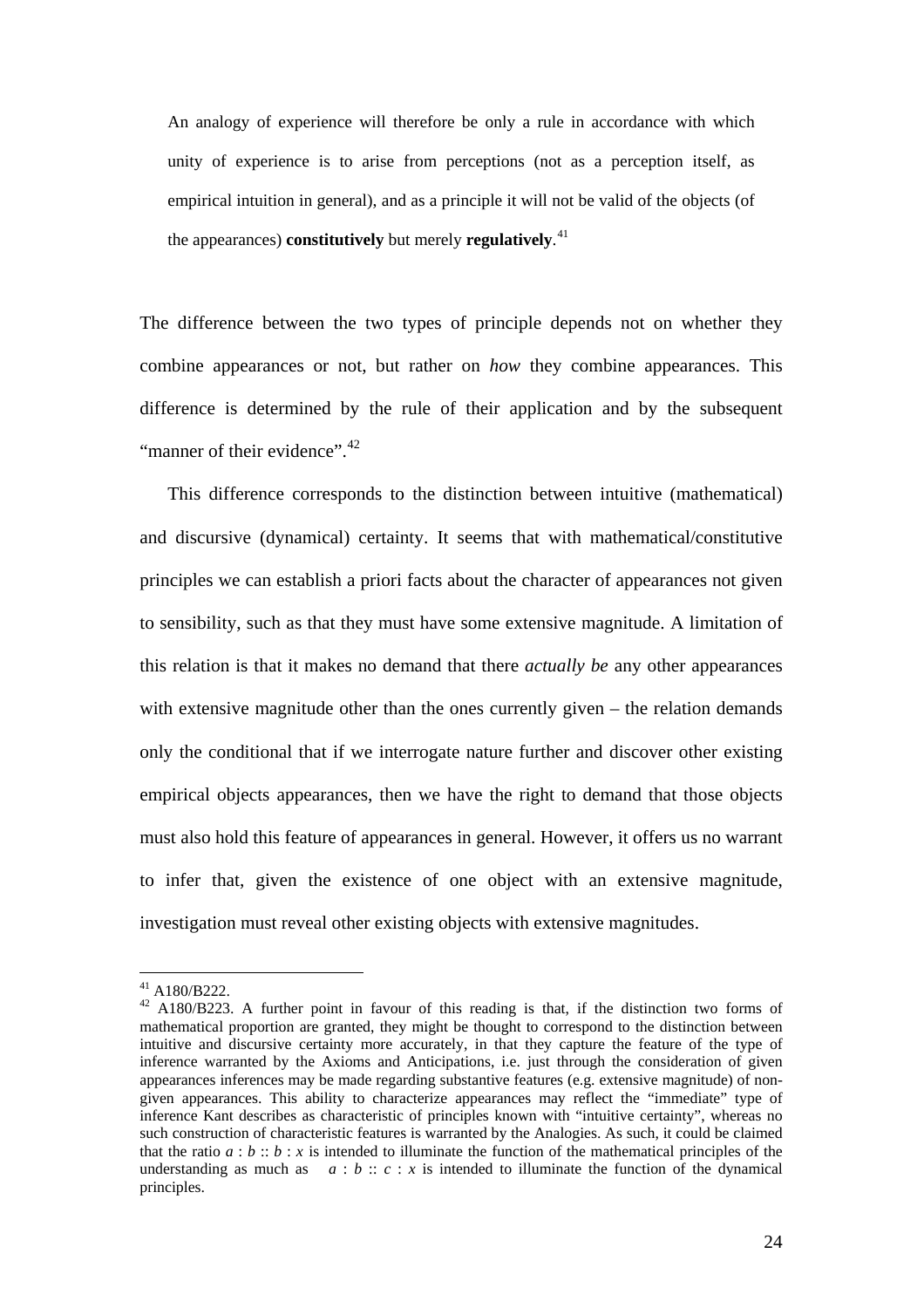The character of the dynamical/regulative principles, again, is the opposite  $-$  it cannot tell us anything about the character of the missing items. What it can tell us however is that, since one of the given items can be understood as an 'effect', we can demand of nature that some preceding cause *must exist*, even though we cannot say anything of its features other than that it exists. This is the sense in which philosophical analogies are concerned with appearances' "existence and their relation to one another with regard to their existence."<sup>[43](#page-24-0)</sup> In order to discover anything further about the missing item we must interrogate nature herself – what the relation grants us then is the right to interrogate nature with the demand that the missing item is indeed capable of being discovered, since the fact of its existence has been secured.

## **5. The Second Analogy**

For Kant then, an analogy is a principle which functions to combine appearances in a specific manner, relating non-given appearances to given ones, and warranting an inference regarding the existence, if not the characteristic features, of that former nongiven appearance. The motivation for describing such a principle as an analogy is that the form of a mathematical analogy, as a 'proportion of concepts' reflects the manner in which such principles are applied to experience and warrants a particular type of inference being made. This inference concerns the qualitative nature of philosophical analogies, in that they identify a known relation (in this case a transcendental principle) and allow us to mirror that relation when making that inference.

<span id="page-24-0"></span> $43$  A178/B220-1.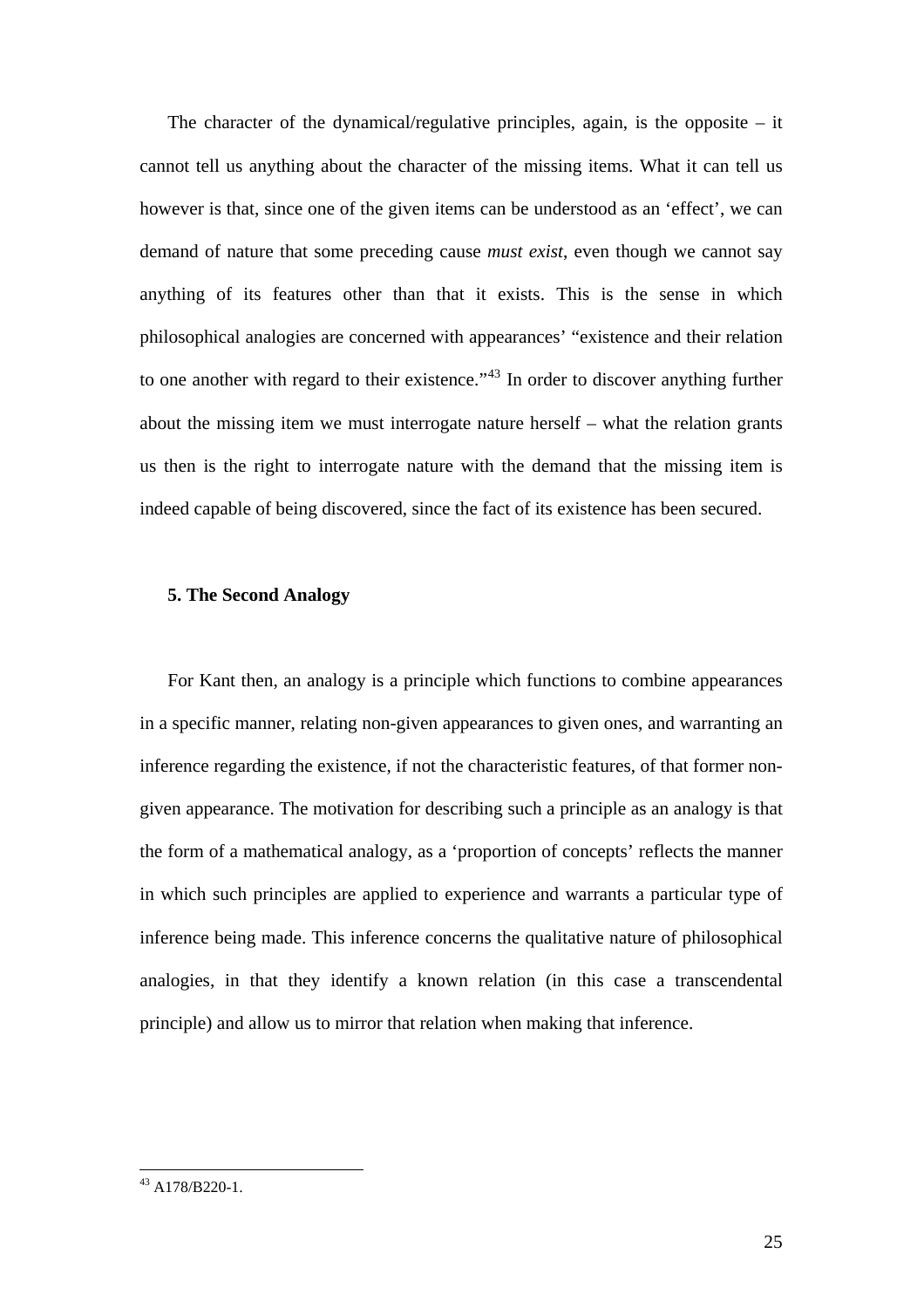Kant's technical account of analogy can shed light on the interpretation of the Kant's intentions in the Second Analogy.<sup>[44](#page-25-0)</sup> In particular, I would claim that the preceding analysis lends support to the so-called 'weak reading' of the causal principle defended there, which holds that no *a priori* principle guaranteeing that similar kinds of effects have similar kinds of causes is substantiated, but instead a merely general causal principle is affirmed. In the Second Analogy, Kant puts forward a proof of the thesis that "[a]ll alterations occur in accordance with the law of connection of cause and effect."[45](#page-25-1) His objective is to identify an *a priori* principle of causation whose authority might supersede that of the Humean explanation of the habitual connection of empirically observed uniformities. Kant's transcendental argument is that, while there is in experience a perception of a mere succession of appearances, the very possibility of representing that succession to oneself as a synthetic unity, within which we can distinguish between a subjective and objective succession of appearances, itself presupposes the pure *a priori* concept of cause. Through the synthetic unity of appearances the pure concept of the understanding which contributes the very form of the experience of causation can be seen:

Therefore it is only because we subject the sequence of the appearances and thus all alteration to the law of causality that experience itself, i.e., empirical cognition of them, is possible; consequently they themselves, as objects of experience, are possible only in with accordance with this law.[46](#page-25-2)

<span id="page-25-0"></span><sup>&</sup>lt;sup>44</sup> I would argue that Kant's model of analogy is equally applicable to any of the Analogies, though for reasons of space, I shall confine my discussion to the Second Analogy as a case study, since this is the area that has surely received the most critical attention. Indeed, the volume of literature on this area is enormous and any account must be selective. Some of the more notable contributors to the debate are Allison 1983, Beck 1978, Friedman 1997, Guyer 1998, Lovejoy 1967, and Strawson 1995.  $45$  B232.

<span id="page-25-2"></span><span id="page-25-1"></span> $46 \overline{\text{B}234}$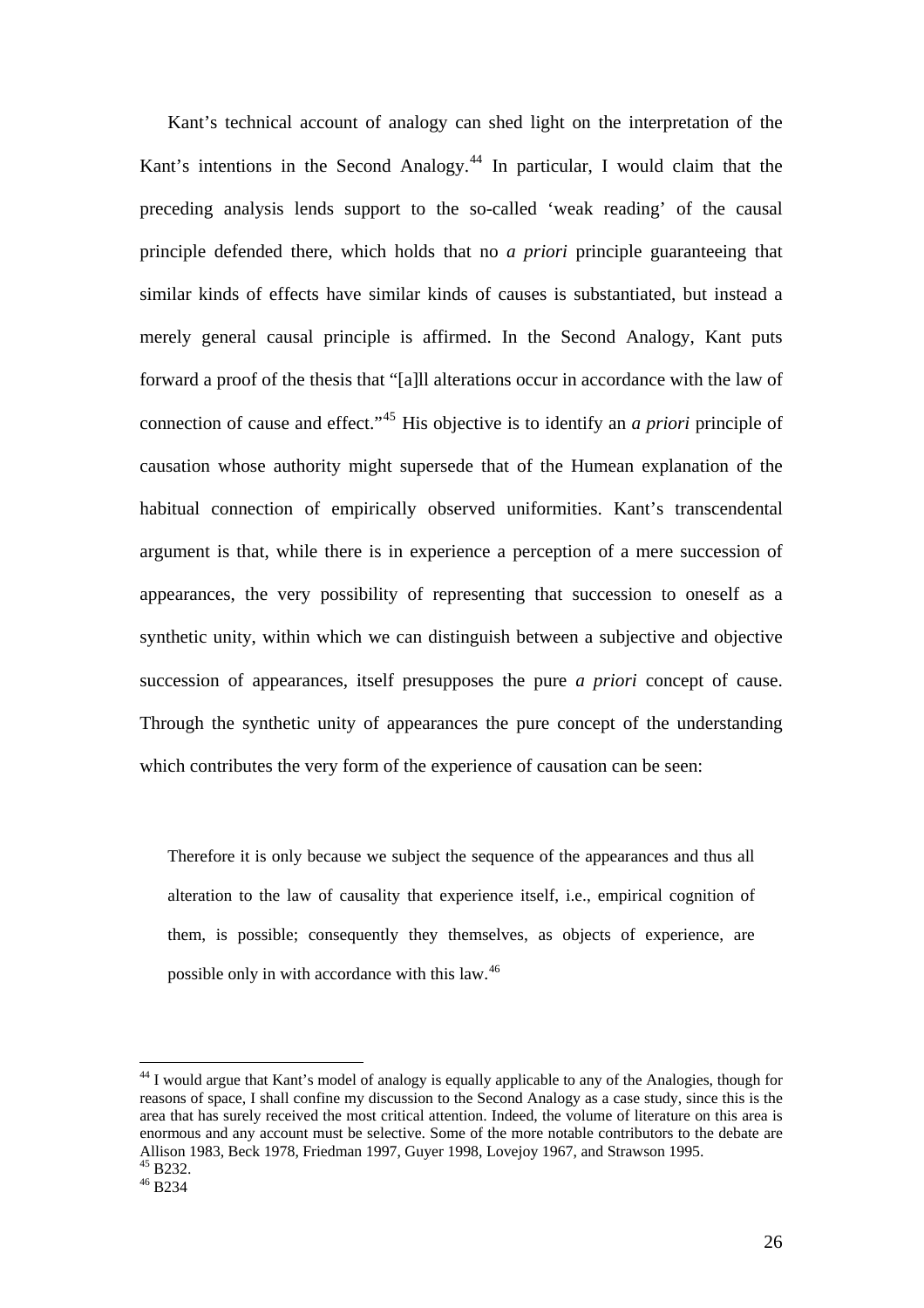Again, it is essentially by the merit of his Copernican standpoint that Kant can respond to Hume's sceptical challenge. In consideration of the fact that the understanding itself contributes the *form* of experience and that it is only through the understanding that experience is possible, it becomes obvious that Kant, is in a sense arguing a different case than Hume. If the human mind *constructs* the laws of nature, as Kant holds<sup> $47$ </sup>, then the subjective origin of the laws of experience which supported the scepticism of Hume, instead serves to support Kant's arguments when considered in terms of the concept of an object's "transcendental significance."<sup>[48](#page-26-1)</sup> For Kant, it is the case that objects, "as mere representations, however, they stand under no law of connection at all except that which the connecting faculty prescribes."[49](#page-26-2) Although the perceptions are still subjective as they were for Hume, Kant now argues that the "law of connection" which makes these perceptions possible is itself *a priori* and objective.

Hume's sceptical position suggested that when something is perceived as having happened there is no way to ascertain that a preceding event was the determining cause of that event. Kant's transcendental argument, on the other hand, attempts to show that, even to frame the question of the existence of a 'necessary connexion', one has first to acknowledge initially that some event has in fact occurred. Furthermore,

<span id="page-26-0"></span> $47$  E.g., see A127-8. It is unclear as to how strongly or literally we are supposed to interpret passages such as these. See n. 49 below

<sup>48</sup> A191/B236.

<span id="page-26-2"></span><span id="page-26-1"></span><sup>&</sup>lt;sup>49</sup> B164. For the purposes of this analysis, I do not propose any special reading of what constitutes 'transcendental idealism' here; nor do I suggest an account of the related issue of the nature of dependency of Kant's arguments upon that idealism. I take it that the analysis of analogy here has relevance to an analysis of the Second Analogy, whether it involve a deflationary or metaphysical reading of the transcendental idealism that forms the background of Kant's analysis. Nevertheless, it is this aspect of Kant's argument that allows Allison to accuse Lovejoy and Strawson of a "complete neglect of the transcendentally idealistic thrust of Kant's argument" (Allison 1983, 233). Strawson 1995 (separately but identically to Lovejoy) concluded that the necessary connection of events in perception did not necessarily imply the necessary connection of events in reality, and so that the Second Analogy contained "a *non sequiter* of numbing grossness" (137-8). Since it is Kant's argument that it is the human understanding itself that contributes the form of all possible experiences, Strawson's comments here do appear seriously off-mark. However, readings such as Beck's, especially ''A Prussian Hume and a Scottish Kant'' in Beck (1978) argue that Kant's arguments here contain neither a non-sequiter nor an implicit appeal to transcendental idealism. I am grateful to an anonymous referee for bringing these points to my attention.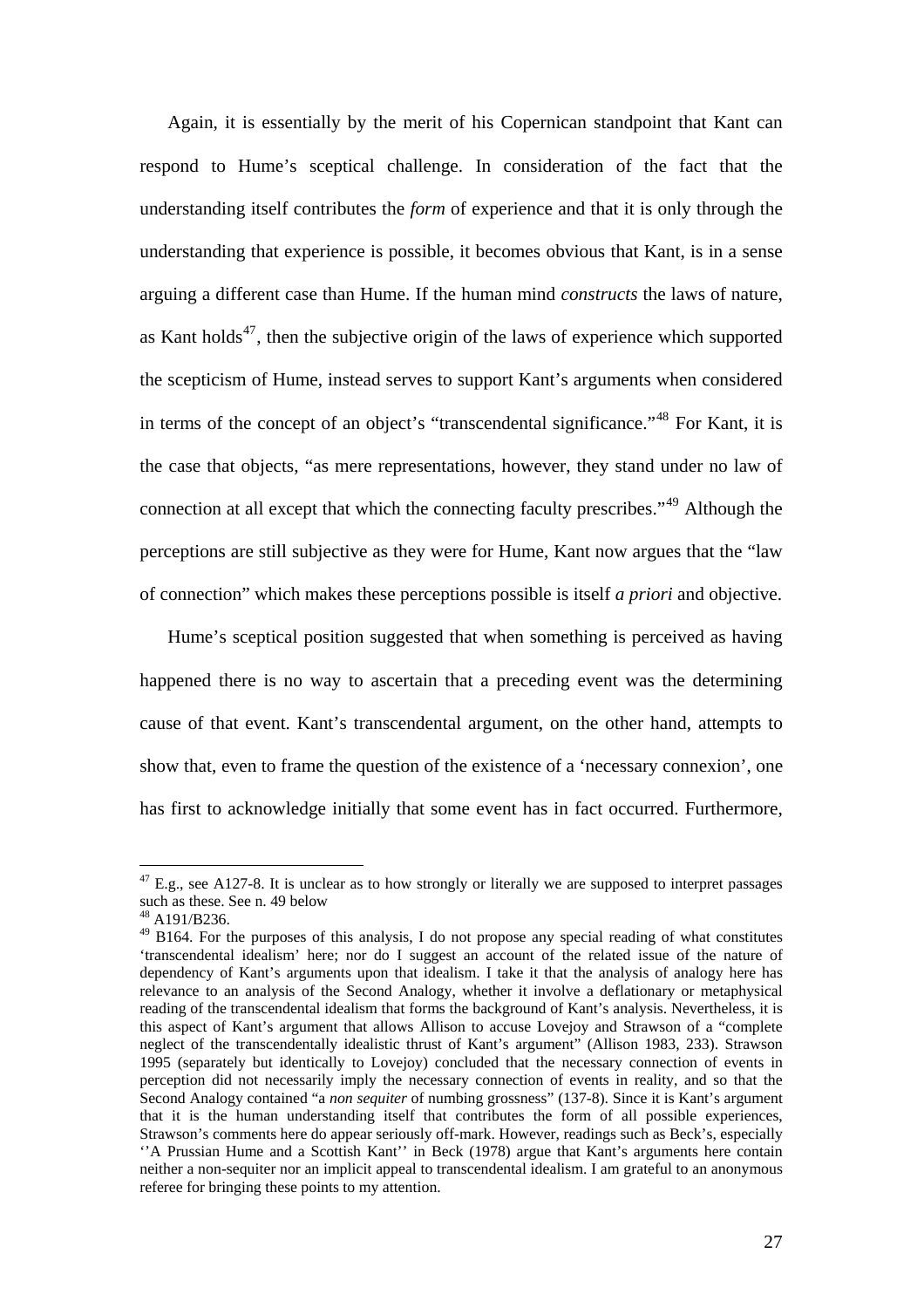Kant claims that a necessary condition of our understanding what it means to say that some event has occurred is the transcendental rule that all events that occur have some preceding determining cause. The transcendental rule must obey the clearly defined form of the rule of cause and effect:

Hence, since there is still something that follows, I must necessarily relate it to something else in general that precedes, and on which it follows in accordance with a rule, i.e., necessarily, so that the occurrence, as the conditioned, yields a secure indication of some condition, and this condition, but it is the latter that determines the occurrence.[50](#page-27-0)

The objectivity of the judgment therefore is guaranteed by the necessity of the transcendental rule for the possibility of coherent experience. One well-known problem, however, with this response to Hume concerns the suggestion that, just as the law of causality is understood as universally valid, in that it constitutes a rule of the understanding, that very universality prevents the law of causation from specifically determining empirically that to which it is applied. Kant states that the role of the understanding is not "to make the representation of the objects distinct, but rather to make the representation of an object possible at all."<sup>[51](#page-27-1)</sup> Kant has been taken as providing a response to Hume in the Second Analogy, in showing that it may be asserted objectively that every event has a preceding cause that determines it. However, the references in the Second Analogy are to "an occurrence"<sup>[52](#page-27-2)</sup> or to "something that follows"<sup>[53](#page-27-3)</sup> or to "something [which] precedes."<sup>[54](#page-27-0)</sup> There is no explicit

<sup>50</sup> A194/B239

<span id="page-27-0"></span><sup>51</sup> A199/B 244-5.

<span id="page-27-2"></span><span id="page-27-1"></span> $52$  A192/B237.

<span id="page-27-3"></span><sup>53</sup> A194/B239.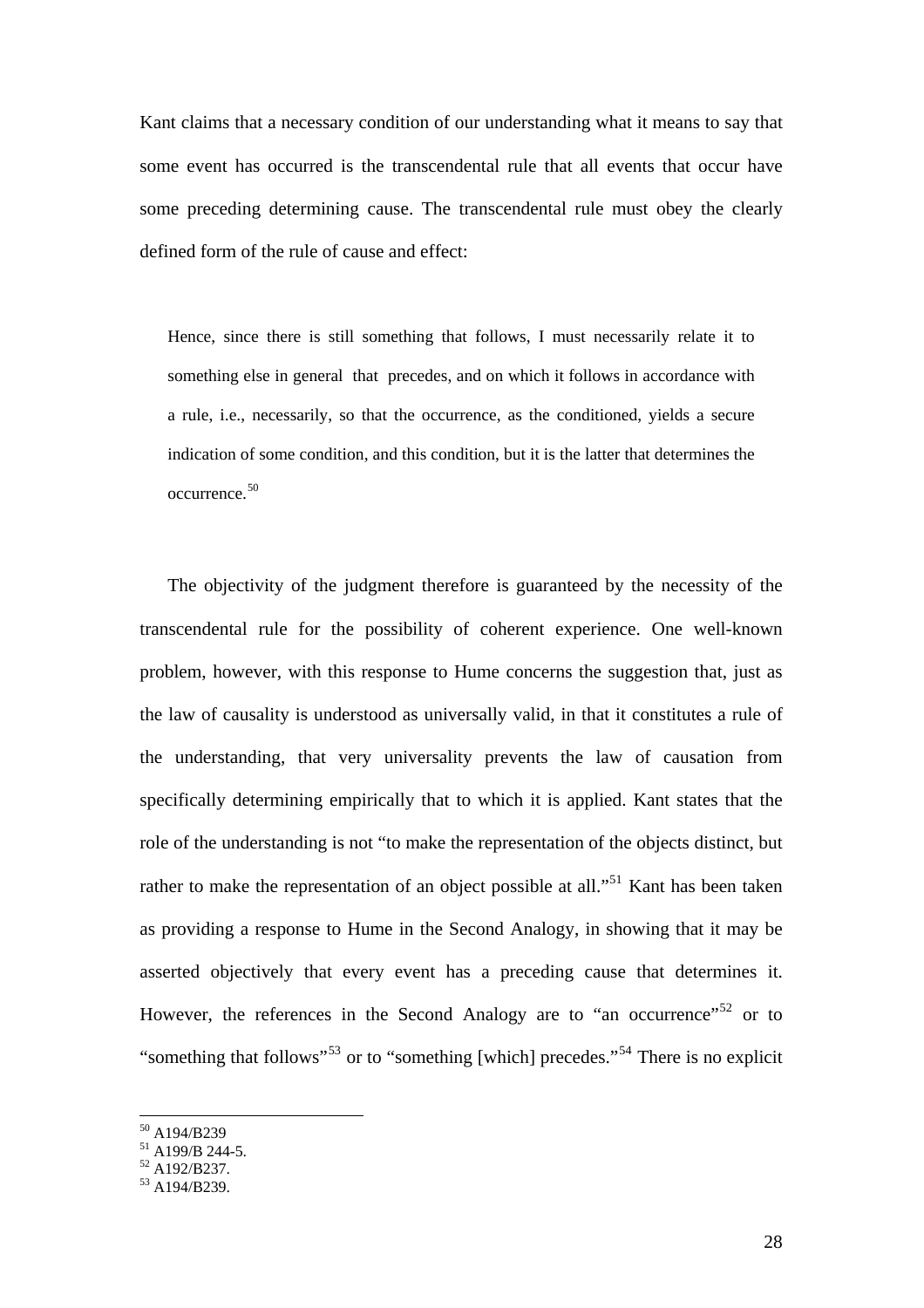statement asserting that it has been proved that particular *kinds* of events are necessarily connected with specific *kinds* of causes.

If this has not been proven, then it could be argued that Hume has not in fact been refuted, in that no objective rule has been provided that corresponds to say, the specific claim that the heat of the sun causes stones to warm. The Second Analogy has proven that every event must have *some* preceding cause, but there is no transcendental rule that states that when confronted with an event such as 'the stone warming', I can immediately deduce that it had the *particular* cause of 'the sun shining'. As Friedman puts it, in having provided a deduction of the transcendental grounding of a general causal principle, Kant has apparently failed to sufficiently prove the necessary connection between the general transcendental and the particular empirical realms.<sup>[55](#page-28-0)</sup>

This is the so-called 'weak' interpretation of the argument of the Second Analogy.<sup>[56](#page-28-1)</sup>According to this reading, we can make judgments regarding the workings of nature in general, however, this very generality restricts us from determining specific causal laws that exist between particular empirical kinds. Friedman suggests that Kant was well aware of this shortcoming of the constitutive aspect of experience, since "as Kant himself repeatedly emphasizes, the categories and principles of the understanding do not themselves make it evident how the transcendental concept of nature is to be determinately applied to the specific, empirically given nature with which we are in fact confronted."<sup>[57](#page-28-2)</sup> Kant does in fact make explicit reference to this apparent shortcoming, although he believes that he has nonetheless supplied the necessary refutation of Hume:

 $^{54}$  A199/B243.<br> $^{55}$  See Friedman 1997, 174-5. Friedman does not agree with this suggestion.

<span id="page-28-2"></span><span id="page-28-1"></span><span id="page-28-0"></span><sup>&</sup>lt;sup>56</sup> For an endorsement of this view see Beck 1978, Allison 1983, 228-234, and also Kitcher 1994.<br><sup>57</sup> Friedman 1994a, 263.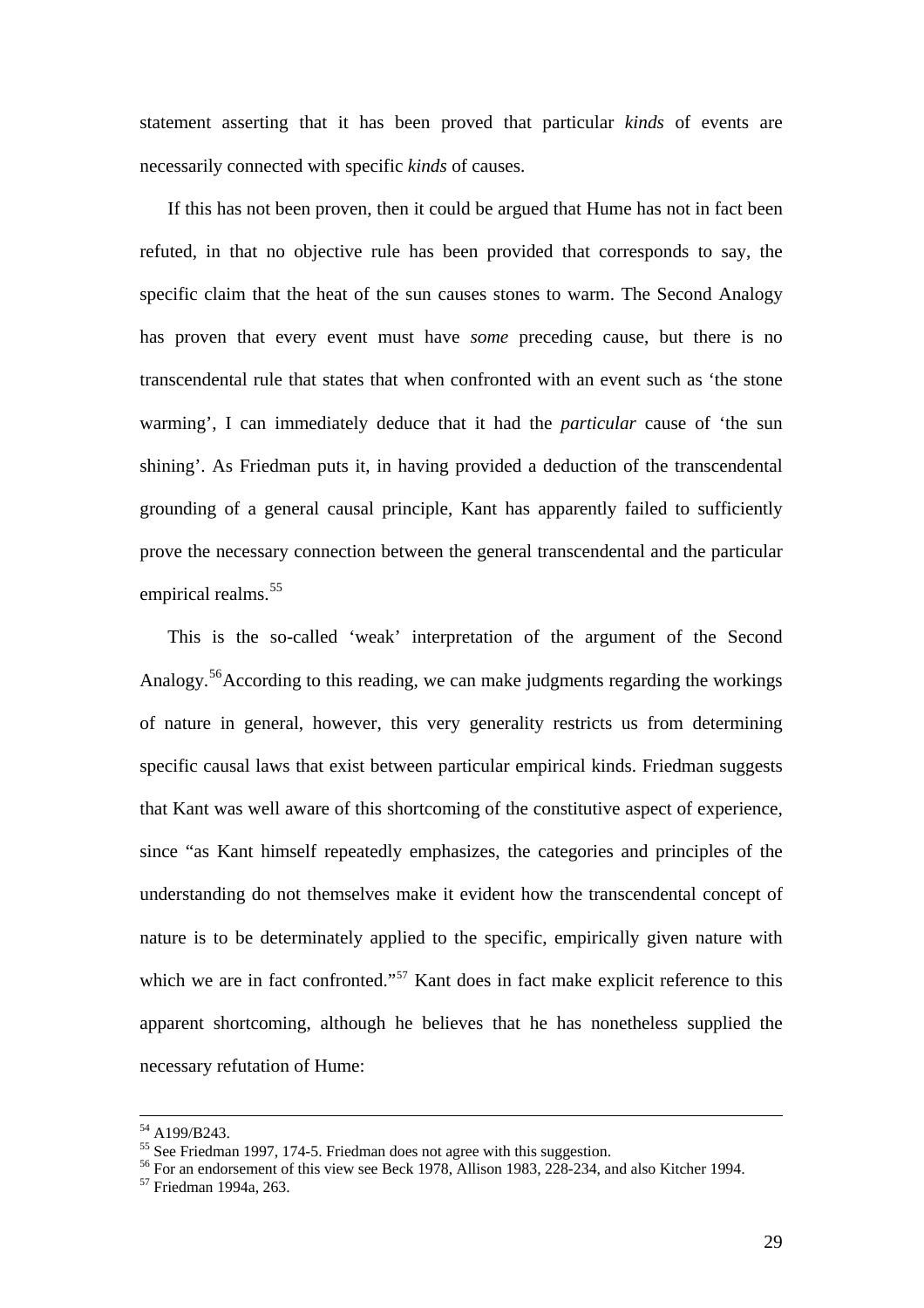In the Transcendental Logic, on the contrary, we have seen that although of course we can never **immediately** go beyond the content of the concept which is given to us, nevertheless we can still cognize the law of the connection with other things completely *a priori*, although in relation to a third thing, namely, **possible**  experience, but still *a priori*. Thus if wax that was previously firm melts, I can cognize *a priori* that something must have preceded (e.g., the warmth of the sun) on which this has followed in accordance with a constant law, though without experience, to be sure, I could **determinately** cognize neither the cause from the effect nor the effect from the cause *a priori* and without instruction from experience. [Hume] therefore falsely inferred from the contingency of our determination **in accordance with the law** the contingency of **the law** itself, and he confused going beyond the concept of a thing to possible experience (which takes place *a priori* and constitutes the objective reality of the concept) with the synthesis of the objects of actual experience, which is of course always empirical…[58](#page-29-0)

Now a passage like the one quoted above would seem to support the 'weak' reading of the Second Analogy, in saying that while we can know that every event must have a cause, we cannot know *a priori* what kinds of causes precede certain kinds of events. Kant argues that the "contingency of our determinations" in accordance with a law does not affect the determinacy of the law itself. All pure concepts of the understanding (such as that of 'cause') are determinate of experience. However, the understanding cannot give any particular complete empirical determination of objects. Quite clearly, Kant *is* saying this in the preceding quote, yet he obviously does not believe that this amounts to a problem. It would seem that Kant has either simply

<span id="page-29-0"></span><sup>58</sup> A766/B794.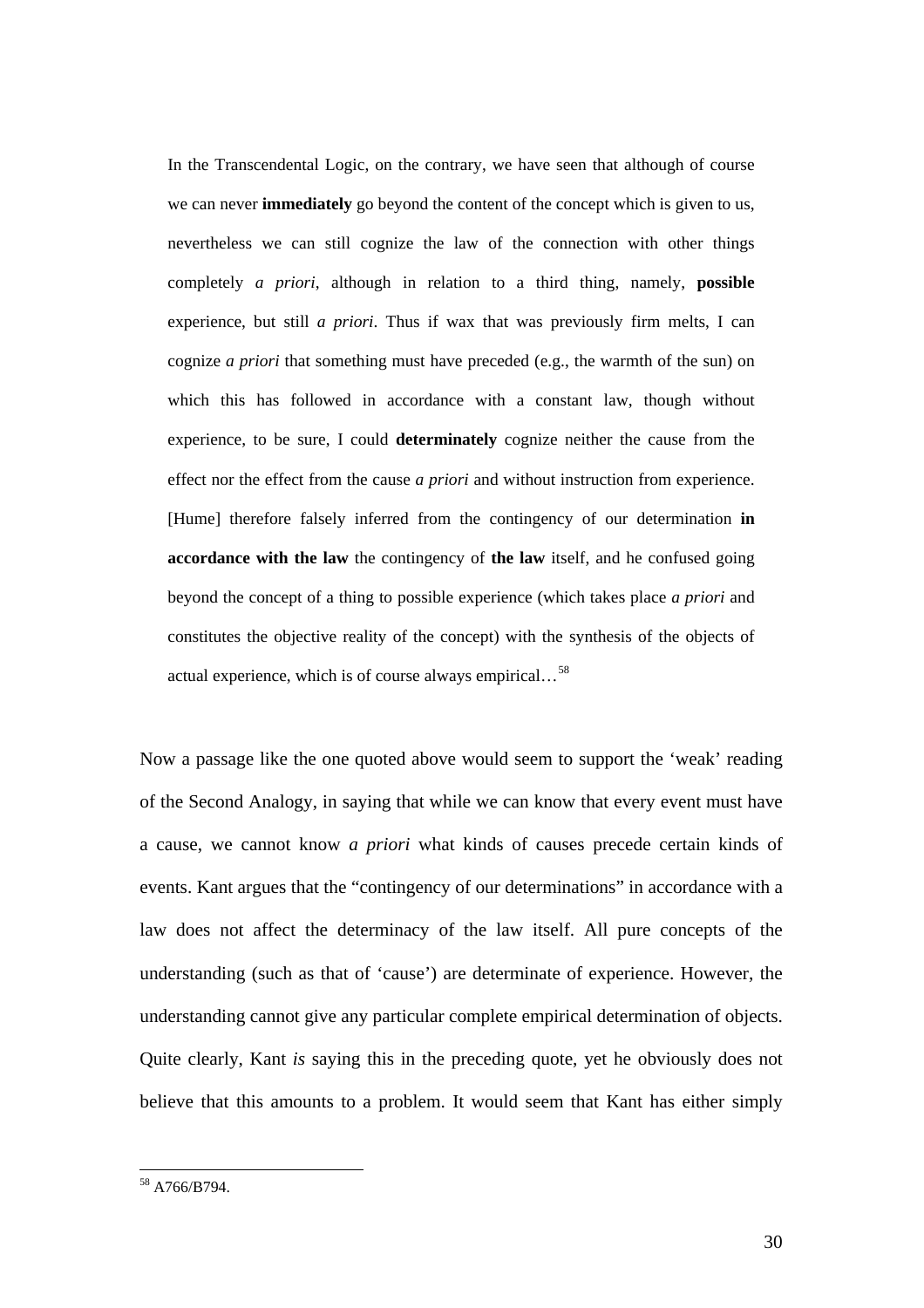failed to realise the limitations of his argument or he believes that there is an aspect of it which nevertheless is sufficient to refute Hume's sceptical challenge.<sup>[59](#page-30-0)</sup>

As we have seen, a philosophical analogy, such as the principle of causation, is characterised by the determinate nature of the relations between appearances that it supplies. In other words, it cannot determine the appearances themselves (i.e., it cannot construct features of the appearances). However, it can specifically determine the relations of existence between appearances. The character of philosophical analogies is that they are concerned with the combination of heterogeneous appearances. For the satisfaction of a philosophical analogy (considered as a dynamical/regulative principle and characterised by the formula  $a : b :: c : x$ ), there is required a known relation between two items, and a third given item considered *qua*  appearances *and also some unknown item which must be sought out in experience*. In other words, the dynamical/regulative principles demands the existence of that missing item, and in so doing, simultaneously demands and legitimates the interrogation of nature for the discovery of that item.

This might be illustrated with an example: when I am representing to myself any given empirical event (say, wax melting) I relate it to several determinate rules of the understanding. One of these rules is the dynamical/regulative principle of causality, which I am suggesting takes the form  $a : b :: c : x$ . In this case the relation  $a : b$ stands for the transcendental principle of causality, that is, the known determinate relation that must hold between any two given events ('given the event *a*, I can know a priori that there must be some event *b* which precedes it and is the determining

<span id="page-30-0"></span><sup>&</sup>lt;sup>59</sup> This latter interpretation suggests that other aspects of Kant's transcendental idealist system are involved with the formulation of such empirical laws, thereby making the Second Analogy 'strong' enough to counteract Hume's scepticism, e.g. O'Shea, 1997. I do not suggest that the account of analogy suggested here can definitively adjudicate in favour of any of these interpretations of the scope of Kant's treatment of causality. Rather, I will claim only that this account supports the interpretation that the Second Analogy, considered by itself, was intended to furnish only a general causal principle and a warrant to investigate nature for empirical law-like generalizations.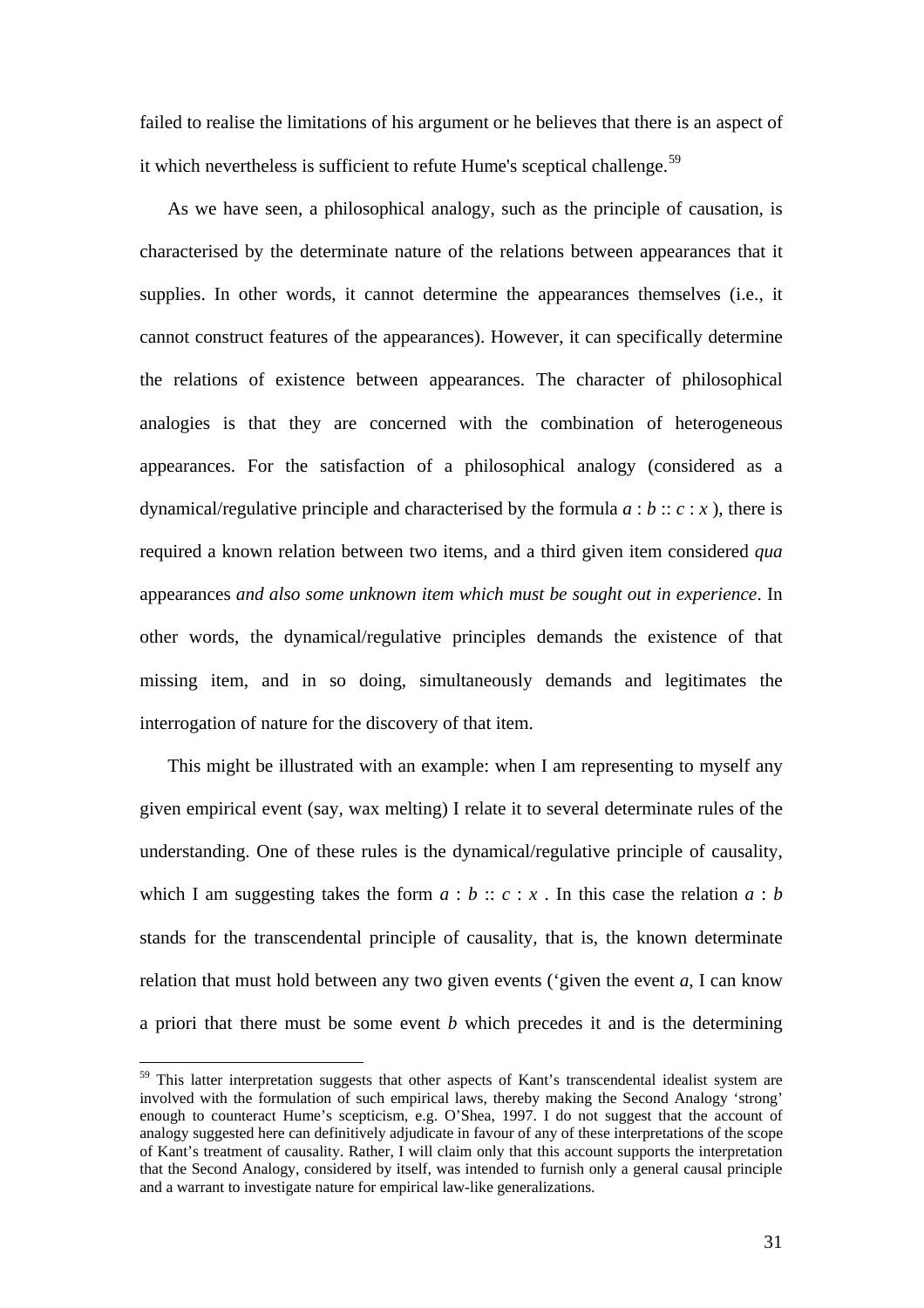cause of *a*').<sup>[60](#page-31-0)</sup> Now I have before me a particular event *c* (the wax melting) and so *by analogy* I can know that there must be some event which precedes it which is the determining cause of *c*. In order for the event *c* to be given and so considered *qua* appearances, it must be simultaneously given in relation to the sensible manifold.

Therefore, when initially given an empirically conditioned event, it is considered abstractly (i.e., *qua* appearances) in order for it to be understood in relation to the dynamical/regulative rule of the understanding. However, having been related to the dynamical/regulative rule, it prescribes that a *further* term must be sought out in order to relate it to the given term  $c$ . Since the fourth term  $(x)$  is not given and since the third term *c* was given *in* experience, then it follows that, given a sensible occurrence *c* and by the determination of the dynamical/regulative rule  $a : b :: c : x$ , one is warranted in seeking out the fourth unknown term *x in experience*. Since one is compelled to seek out this fourth term in experience, it may be determined by analogy that the missing appearance must take the form of an empirically conditioned event. It is in this sense that a philosophical analogy provides us with a "rule for seeking [an appearance] in experience and a mark for discovering it there".<sup>[61](#page-31-1)</sup> However, the

<span id="page-31-0"></span> $60$  As we have seen in the previous two sections, Kant's account of analogy differs from early modern accounts in that it is concerned not with analogy based upon the known status of the first two items but rather upon the known status of the relation between any two items in general, i.e. any given

<span id="page-31-1"></span>A179-80/B222. This interpretation, if correct, goes some way to explaining the distinction between mathematical and dynamical principles made at A160-1/B199-200:

Hence the principles of the mathematical use will be unconditionally necessary, i.e., apodictic, while the principles of the dynamical use, to be sure, also carry with them the character of an *a priori* necessity, but only under the condition of empirical thinking in an experience, thus only mediately and indirectly; consequently these do not contain the immediate evidence that is characteristic of the former (though their universal certainty in relation to experience is not thereby injured).

Examined in the context of the Second Analogy, Kant's statements regarding both the strength and limitation of philosophical analogies appear to support the interpretation presented here.

An anonymous referee has suggested an alternative reading of the analogy relation, whereby the *a*:*b* side of the ratio stands for a particular empirical judgment, such as 'the stone is warm', upon which we are entitled to draw, as an analogical inference, another judgment, such as 'the sun shines on the stone'. While acknowledging this possibility, I think the analysis offered make it more likely that Kant's intentions here concern not how empirical judgments are connected together, but instead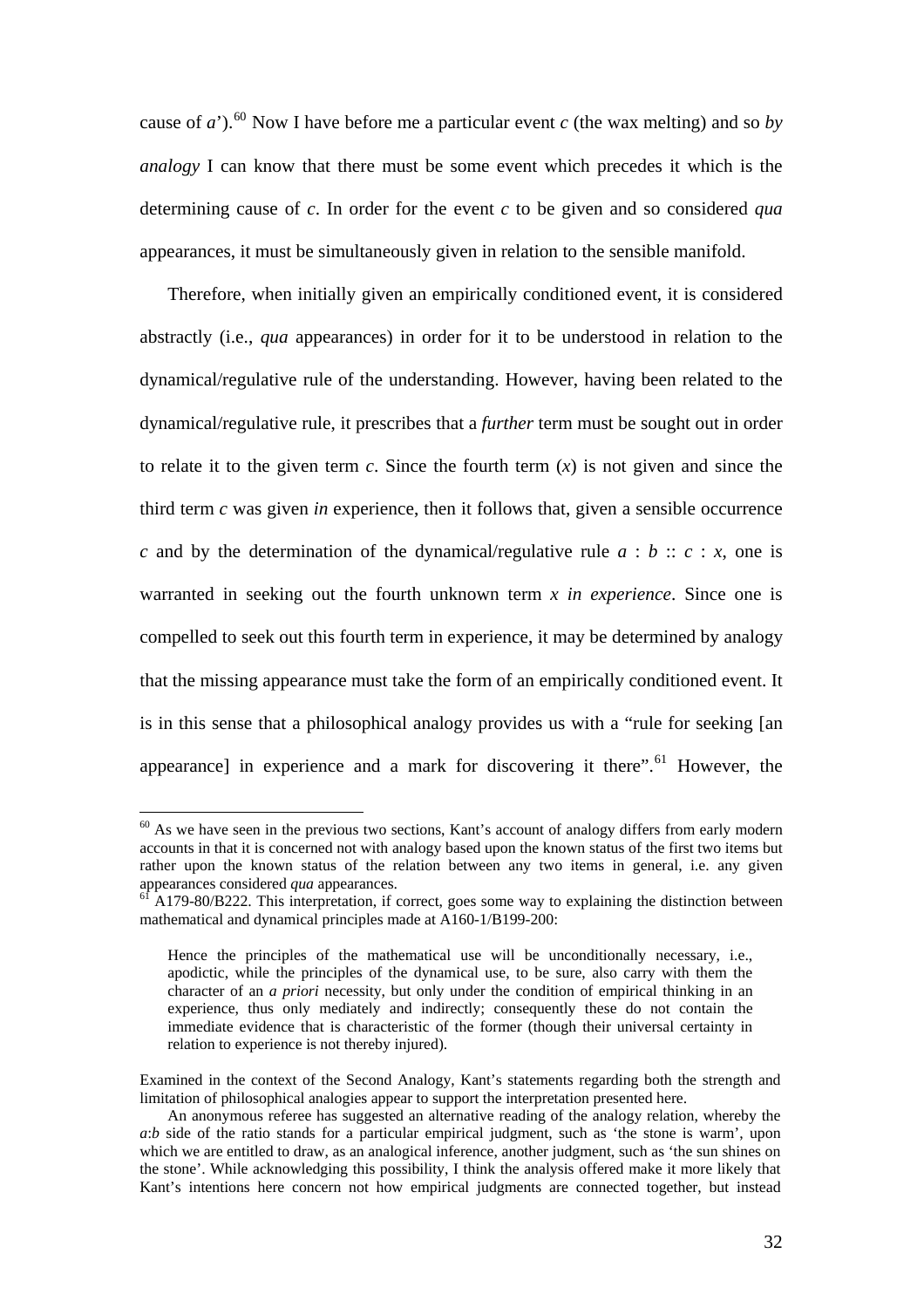"mark" that we are warranted to seek is only that the appearance will be an empirically conditioned event.<sup>[62](#page-32-0)</sup>

From this analysis it can be seen that for Kant the form of a philosophical analogy not only licences an inference regarding the existence of a non-given appearance, but also demands that experience be examined in order for that non-given appearance to be discovered and characterized in terms of a particular empirically conditioned event. For Kant, only by doing so can one satisfy the transcendental rule as determined by the understanding. It is the analogical form of the principle of the understanding that gives the suggested connection between the constitutively determined laws of experience and the contingently determined objects that seemed to be required by the implication of the 'weak' interpretation of the Second Analogy.[63](#page-32-1) Mistakes in the attribution of particular causes to particular effects are still possible, since Kant would concede that such a task is still made by inductive means.[64](#page-32-2) However, the challenge was not to determine the means by which we can infallibly connect particular types of causes with particular types of events; the

concern how analogy illuminates how an abstract transcendental principle *a*:*b* (which concerns appearances *qua* appearances) can be applied to a world of particular experience in the form *c*:*x* (which concerns appearances considered *qua* empirical kinds).

<span id="page-32-0"></span>Kant's comment regarding the provision of a "mark" does not entail that a *particular* kind of empirically conditioned event may be regularly found. A further fault that Guyer finds with the mathematical account of analogy is that "this account obscures the account of the analogy that Kant is talking about. For, as originally put, Kant's claim does *not* mean that there is any use of analogy *in* the process of finding the *particular* causal explanation of some state of affairs – that causal connections can be discovered only when three things are already known, just as the missing numerator of a fraction can be discovered only when we are given its denominator and another fraction with which to compare it" (Guyer 1998, 70). Since Guyer argues that Kant is not arguing for anything like the ability to determine particular empirical causes to particular empirical events, he argues that the description of the distinction between mathematical and philosophical analogies is mistaken. However, there are two points that Guyer's analysis neglects. Firstly, As Shabel has argued, the formulation that Kant employs derives from his study of the employment of algebraic equations which require a geometrical expression for their completion (Shabel 1998). Such an operation has much stronger resonance with Kant's requirement of transcendental rules being applied to spatially conditioned appearances than does the account which renders the example as being concerned with merely the relation of fractions. Secondly, as argued above, if one does not follow the Mellin change then there arises a (somewhat) clear meaning of the distinction which Kant intended to convey, one which in fact supports the weak reading of the scope of the Second Analogy.

 $^{63}$  In this interpretation I broadly follow O'Shea 1997.

<span id="page-32-2"></span><span id="page-32-1"></span><sup>&</sup>lt;sup>64</sup> Kant's strategy in the Second Analogy then does appear to be focused exclusively on Hume's causal anti-realism rather than his inductive scepticism.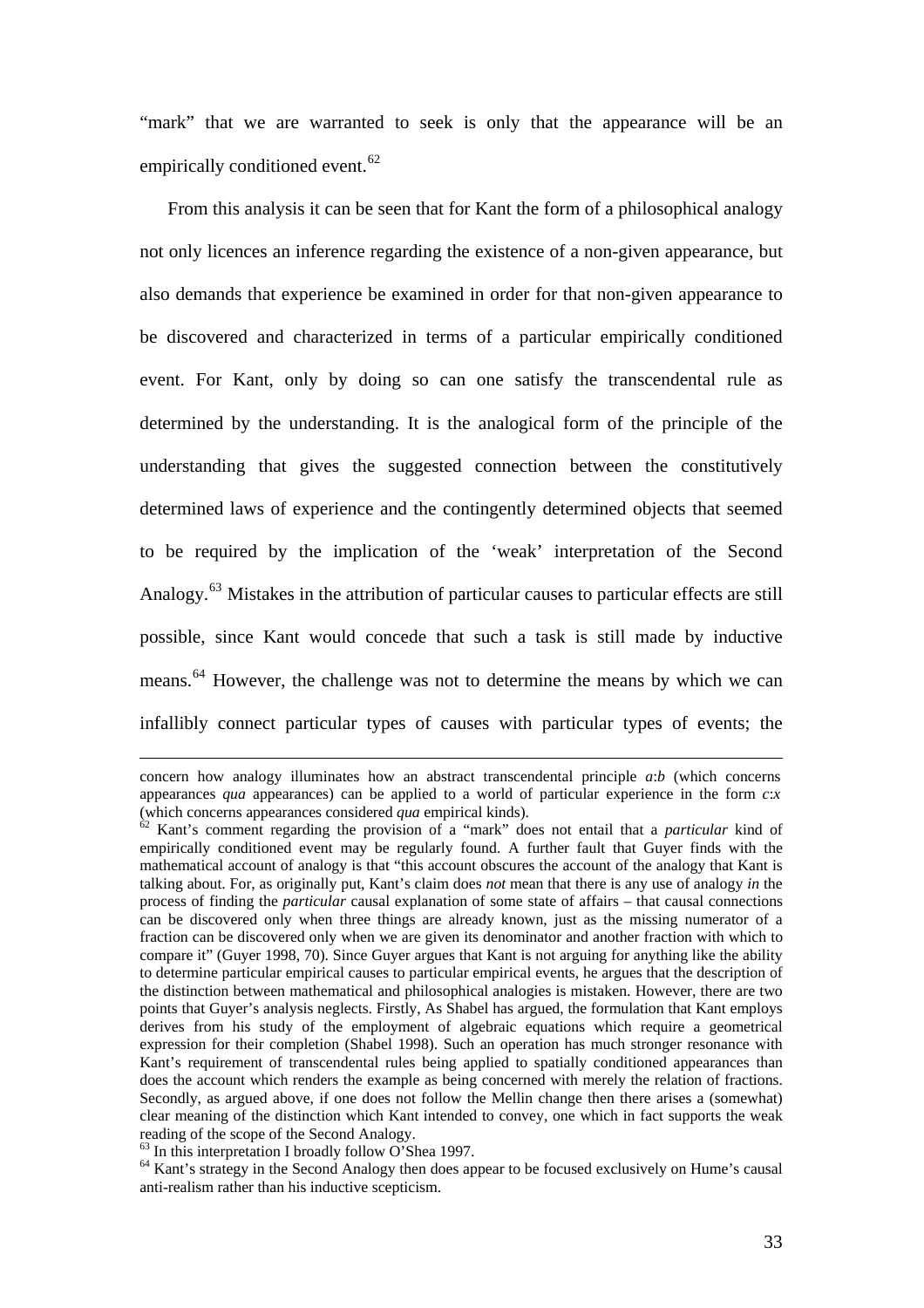challenge was whether the causal law itself was justified and, if so, whether there was a means by which we could connect that transcendental law to particular empirical objects. Kant's use of analogy is part of his attempt to demonstrate that in order for the transcendentally formulation of the principle of causation to be valid it must be related to some empirically conditioned objects. On this account then, there is provided an explanation as to why Kant believed that the formulation of the transcendental rule elaborated upon his model of analogy might provide sufficient grounds to refute Hume's sceptical challenge in regard to causation.<sup>[65](#page-33-0)</sup>

<span id="page-33-0"></span><sup>&</sup>lt;sup>65</sup> There are other uses of analogy which Kant employs in the first Critique, e.g. where he talks of reason's employment of an "analogue of a schema of sensibility" (A665/B693). Although I cannot address all the pertinent issues in this paper, I would argue that the conception of analogy is just that one elaborated here. I shall pursue this theme elsewhere. Research for this paper was conducted with the support of an Irish Research Council for the Humanities and Social Sciences Fellowship.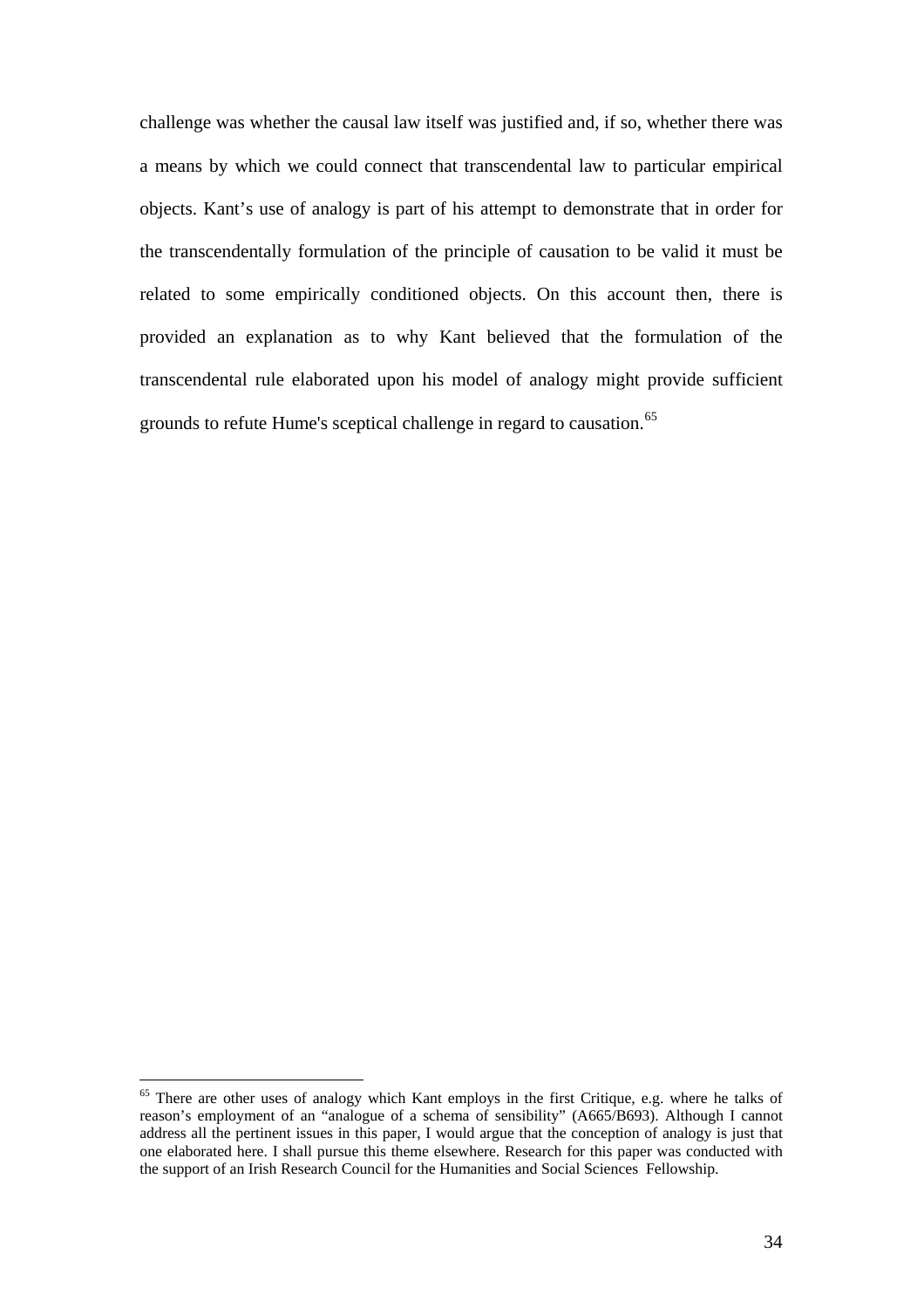#### **References**

Adkins, B. (1999) 'The Satisfaction of Reason: The Mathematical/Dynamical distinction in the Critique of Pure Reason', *Kantian Review*, Vol. 3, 64-80.

Allison, H. (1983) *Kant's Transcendental Idealism*, New Haven, Connecticut: Yale University Press.

Bacon, F. (2000) *Novum Organum* (eds. Jardine and Silverthorne), Cambridge: Cambridge University Press.

Beck, L.W. (1969) *Kant Studies Today* (ed.), La Salle: Open Court.

 - (1972) *Proceedings of the Third International Kant Congress* (ed.), Dordrecht: D.Reidel.

 - (1978) *Essays on Kant and Hume*, New Haven and London: Yale University Press.

Bennett, J. (1966) *Kant's Analytic*, Cambridge: Cambridge University Press.

Broad, C.D. (1978) *Kant: An Introduction* (ed. C. Lewy), Cambridge: Cambridge University Press.

Buchdahl, G. (1969) *Metaphysics and the Philosophy of Science*, Cambridge, Mass.: MIT Press.

Cassirer, E. (1981) *Kant's Life and Thought* (trans. James Haden), New Haven and London: Yale University Press.

Dister, J. E. (1972) "Kant's Regulative Ideas and the 'Objectivity of Reason'", in Beck (1972), 262-9.

Forster, E. (1989) *Kant's Transcendental Deductions* (ed.), Stanford, California: Stanford University Press.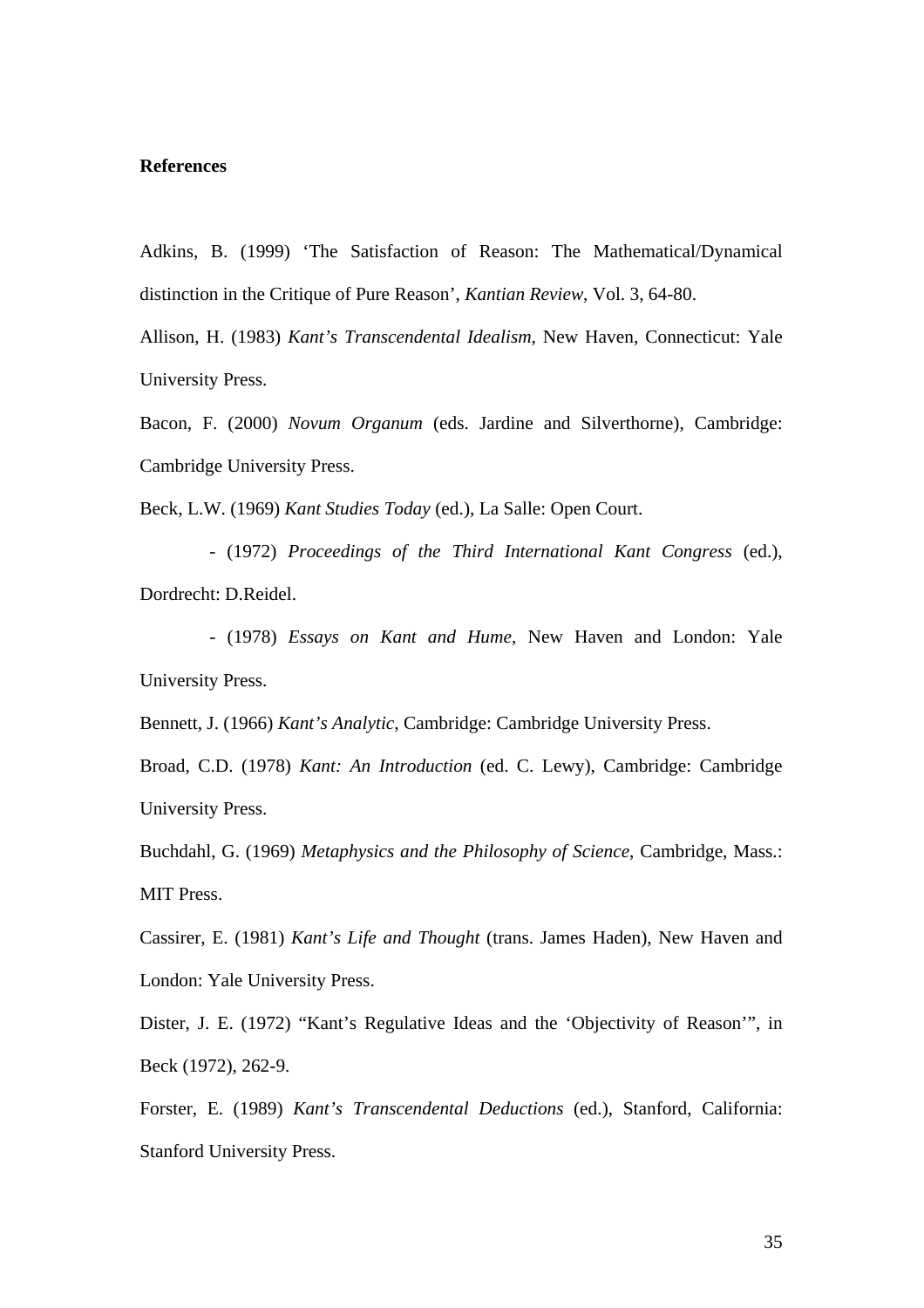French, S. G. (1967) 'Kant's Constitutive-Regulative Distinction', in Beck (1969), 375-391.

Friedman, M. (1994a) *Kant and the Exact Sciences*, Cambridge, Mass.: Harvard University Press.

 - (1994b) 'Regulative and Constitutive', in *Southern Journal of Philosophy*, Suppl. Vol. 30, 73-102.

 - (1997) 'Causal laws and the foundations of natural science', in Guyer (1997), 161-199.

Gill, J. H., (1996) 'Kant, Analogy and Natural Theology', in Logan (1996), 241-253. Guyer, P.(1997) (ed.) *The Cambridge Companion to Kant*, Cambridge: Cambridge University Press.

 - (1998) *Kant and the Claims of Knowledge*, Cambridge: Cambridge University Press.

Gram, Moltke (1967) *Kant: Disputed Questions* (ed.), Chicago: Quadrangle Books. Hume, D. (1978) *A Treatise of Human Nature* (ed. Selby-Bigge), Oxford: Clarendon Press.

 - (2000) *Enquiries Concerning Human Understanding and Concerning the Principle of Morals* (ed. Selby Bigge), Oxford: Clarendon Press.

Kant, I. (1965) *Critique of Pure Reason* (trans. Norman Kemp Smith), New York: St. Martin's Press.

 - (1997) *Lectures on Metaphysics* (trans. Karl Ameriks and Steve Naragon), Cambridge: Cambridge University Press.

 - (1998) *Critique of Pure Reason* (trans. Paul Guyer and Allen Wood), Cambridge: Cambridge University Press.